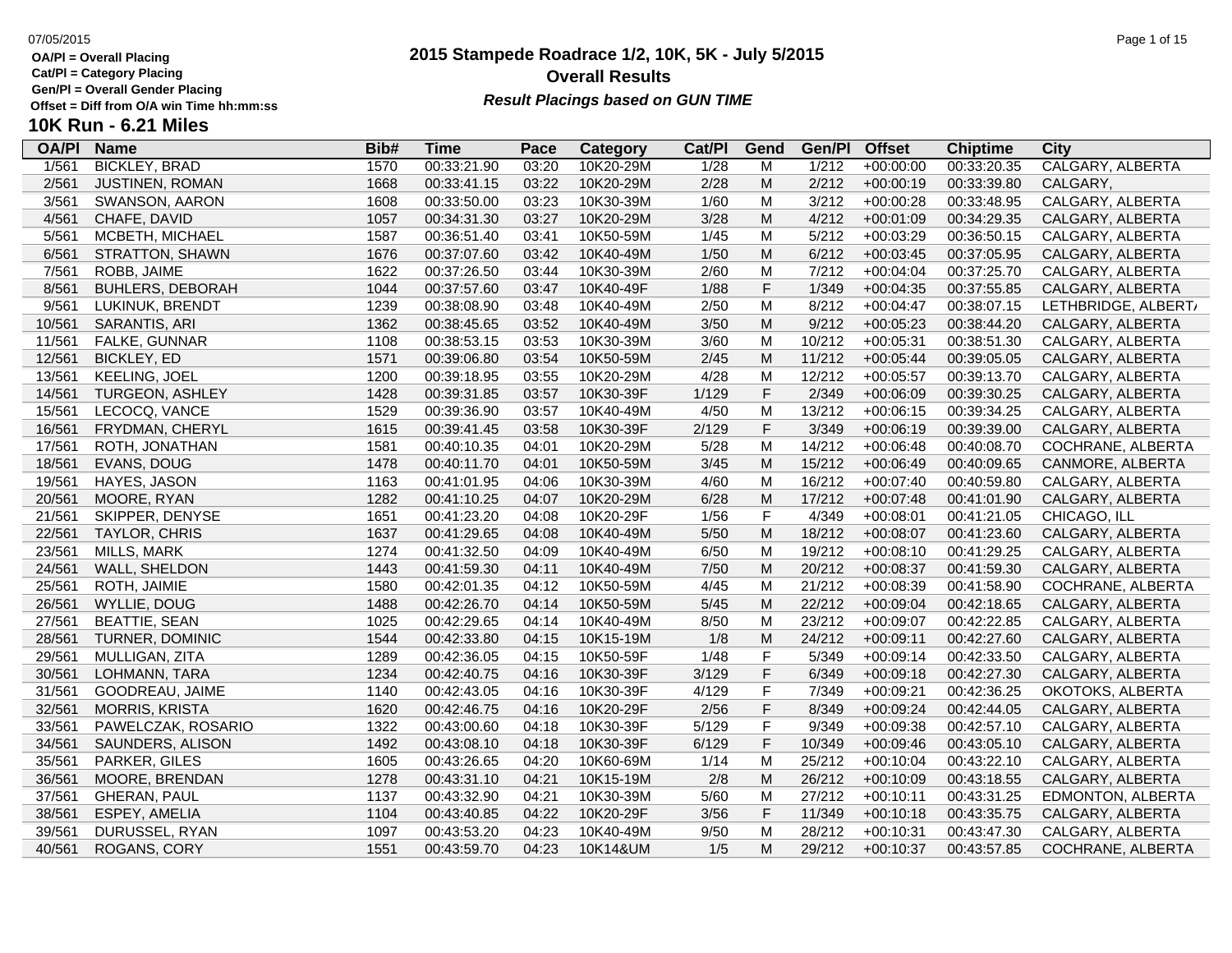**Cat/Pl = Category Placing**

**Gen/Pl = Overall Gender Placing**

## **10K Run - 6.21 Miles**

| <b>OA/PI</b> | <b>Name</b>             | Bib# | <b>Time</b> | Pace  | <b>Category</b> | Cat/PI           | Gend        | Gen/Pl | <b>Offset</b> | <b>Chiptime</b> | City               |
|--------------|-------------------------|------|-------------|-------|-----------------|------------------|-------------|--------|---------------|-----------------|--------------------|
| 41/561       | <b>UNDHEIM, MARTIN</b>  | 1431 | 00:44:06.65 | 04:24 | 10K14&UM        | $\overline{2/5}$ | M           | 30/212 | $+00:10:44$   | 00:43:57.45     | CALGARY, ALBERTA   |
| 42/561       | STANIEWSKI, DOMINIC     | 1625 | 00:44:07.25 | 04:24 | 10K30-39M       | 6/60             | M           | 31/212 | $+00:10:45$   | 00:44:00.50     | CALGARY, ALBERTA   |
| 43/561       | PATTERSON, JANICE       | 1320 | 00:44:14.45 | 04:25 | 10K50-59F       | 2/48             | F           | 12/349 | $+00:10:52$   | 00:44:12.25     | CALGARY, ALBERTA   |
| 44/561       | CUNNINGHAM, CAMERON     | 1512 | 00:44:17.35 | 04:25 | 10K30-39M       | 7/60             | M           | 32/212 | $+00:10:55$   | 00:44:12.95     | CALGARY, ALBERTA   |
| 45/561       | <b>BRACE, CHANTALLE</b> | 1572 | 00:44:22.00 | 04:26 | 10K20-29F       | 4/56             | $\mathsf F$ | 13/349 | $+00:11:00$   | 00:44:11.75     | CALGARY, ALBERTA   |
| 46/561       | BENZ, WAYNE             | 1601 | 00:44:39.15 | 04:27 | 10K50-59M       | 6/45             | M           | 33/212 | $+00:11:17$   | 00:44:33.95     | COCHRANE, ALBERTA  |
| 47/561       | CANN, BRAD              | 1509 | 00:44:42.70 | 04:28 | 10K40-49M       | 10/50            | M           | 34/212 | $+00:11:20$   | 00:44:41.10     | CALGARY, ALBERTA   |
| 48/561       | LEE, LARRY              | 1604 | 00:44:47.30 | 04:28 | 10K30-39M       | 8/60             | M           | 35/212 | $+00:11:25$   | 00:44:41.05     | CALGARY, ALBERTA   |
| 49/561       | MIILLER, MARC           | 1273 | 00:44:54.70 | 04:29 | 10K40-49M       | 11/50            | M           | 36/212 | $+00:11:32$   | 00:44:48.00     | CALGARY, ALBERTA   |
| 50/561       | DYER, KYLE              | 1500 | 00:44:59.90 | 04:29 | 10K14&UM        | 3/5              | M           | 37/212 | $+00:11:38$   | 00:44:57.85     | DEWINTON, ALBERTA  |
| 51/561       | DUNNE, REBECCA          | 1550 | 00:45:00.80 | 04:30 | 10K40-49F       | 2/88             | F           | 14/349 | $+00:11:38$   | 00:44:57.95     | CALGARY, ALBERTA   |
| 52/561       | JORDANNA, CODA          | 1675 | 00:45:09.20 | 04:30 | 10K15-19F       | 1/13             | $\mathsf F$ | 15/349 | $+00:11:47$   | 00:45:04.55     |                    |
| 53/561       | LACHAPELLE, KRISTY      | 1222 | 00:45:15.55 | 04:31 | 10K20-29F       | 5/56             | $\mathsf F$ | 16/349 | $+00:11:53$   | 00:45:08.60     | CALGARY, ALBERTA   |
| 54/561       | GOLDENBERG, RYAN        | 1520 | 00:45:15.80 | 04:31 | 10K30-39M       | 9/60             | M           | 38/212 | $+00:11:53$   | 00:45:07.05     | CALGARY, ALBERTA   |
| 55/561       | THEBERGE, SONIA         | 1595 | 00:45:18.30 | 04:31 | 10K30-39F       | 7/129            | F           | 17/349 | $+00:11:56$   | 00:45:11.60     | CALGARY, ALBERTA   |
| 56/561       | RAWSON, DOUG            | 1345 | 00:45:25.15 | 04:32 | 10K30-39M       | 10/60            | M           | 39/212 | $+00:12:03$   | 00:45:17.55     | CALGARY, ALBERTA   |
| 57/561       | MUTIKANI, TONGO         | 1293 | 00:45:32.30 | 04:33 | 10K30-39M       | 11/60            | M           | 40/212 | $+00:12:10$   | 00:45:21.70     | CALGARY, ALBERTA   |
| 58/561       | ORME-LUMSDON, JOSEPH    | 1304 | 00:45:32.90 | 04:33 | 10K15-19M       | 3/8              | M           | 41/212 | $+00:12:11$   | 00:45:27.50     | RINGWOOD, INTERNAT |
| 59/561       | FUNK, RON               | 1130 | 00:45:55.90 | 04:35 | 10K40-49M       | 12/50            | M           | 42/212 | $+00:12:34$   | 00:45:42.60     | AIRDRIE, ALBERTA   |
| 60/561       | MACDONALD, MEREDITH     | 1242 | 00:45:56.75 | 04:35 | 10K30-39F       | 8/129            | F           | 18/349 | $+00:12:34$   | 00:45:49.50     | CALGARY, ALBERTA   |
| 61/561       | ESPEY, BOB              | 1105 | 00:45:57.95 | 04:35 | 10K50-59M       | 7/45             | M           | 43/212 | $+00:12:36$   | 00:45:52.55     | CALGARY, ALBERTA   |
| 62/561       | MURDOCH, KYLE           | 1636 | 00:45:58.80 | 04:35 | 10K20-29M       | 7/28             | M           | 44/212 | $+00:12:36$   | 00:45:07.20     | FORT MCMURRAY, ALE |
| 63/561       | SEELEY, SHANE           | 1378 | 00:46:00.00 | 04:36 | 10K20-29M       | 8/28             | M           | 45/212 | $+00:12:38$   | 00:45:55.85     | CALGARY, ALBERTA   |
| 64/561       | FOURNIER, SARAH         | 1125 | 00:46:12.70 | 04:37 | 10K30-39F       | 9/129            | $\mathsf F$ | 19/349 | $+00:12:50$   | 00:46:06.45     | CALGARY, ALBERTA   |
| 65/561       | SYMBORSKI, JOCELYN      | 1628 | 00:46:16.20 | 04:37 | 10K20-29F       | 6/56             | $\mathsf F$ | 20/349 | $+00:12:54$   | 00:46:13.00     | CALGARY, ALBERTA   |
| 66/561       | <b>BURNETT, BRYON</b>   | 1612 | 00:46:16.30 | 04:37 | 10K30-39M       | 12/60            | M           | 46/212 | $+00:12:54$   | 00:46:05.75     | CALGARY, ALBERTA   |
| 67/561       | ROWLANDS, MARGARET      | 1624 | 00:46:22.45 | 04:38 | 10K40-49F       | 3/88             | $\mathsf F$ | 21/349 | $+00:13:00$   | 00:46:17.65     | CALGARY, ALBERTA   |
| 68/561       | FINCH, ADAM             | 1117 | 00:46:29.75 | 04:38 | 10K20-29M       | 9/28             | M           | 47/212 | $+00:13:07$   | 00:46:19.45     | CALGARY, ALBERTA   |
| 69/561       | FORD, DANIEL            | 1122 | 00:46:30.60 | 04:39 | 10K50-59M       | 8/45             | M           | 48/212 | $+00:13:08$   | 00:46:02.55     | CALGARY, ALBERTA   |
| 70/561       | JACKSON, RYAN           | 1189 | 00:46:32.25 | 04:39 | 10K40-49M       | 13/50            | M           | 49/212 | $+00:13:10$   | 00:46:24.80     | CALGARY, ALBERTA   |
| 71/561       | <b>UNDHEIM, PATRICK</b> | 1432 | 00:46:34.90 | 04:39 | 10K14&UM        | 4/5              | M           | 50/212 | $+00:13:13$   | 00:46:24.95     | CALGARY, ALBERTA   |
| 72/561       | HOMAN, JOHN             | 1643 | 00:46:36.15 | 04:39 | 10K30-39M       | 13/60            | M           | 51/212 | $+00:13:14$   | 00:46:27.60     | CALGARY, ALBERTA   |
| 73/561       | MOORE, NICK             | 1280 | 00:46:44.05 | 04:40 | 10K40-49M       | 14/50            | M           | 52/212 | $+00:13:22$   | 00:46:30.75     | CALGARY, ALBERTA   |
| 74/561       | NOKES, TIM              | 1644 | 00:46:48.35 | 04:40 | 10K50-59M       | 9/45             | M           | 53/212 | $+00:13:26$   | 00:46:47.60     | BANFF,             |
| 75/561       | HOOPER, JANICE          | 1617 | 00:46:50.05 | 04:41 | 10K30-39F       | 10/129           | F           | 22/349 | $+00:13:28$   | 00:46:43.60     | CALGARY, ALBERTA   |
| 76/561       | MCLEOD, GEOFF           | 1533 | 00:46:50.30 | 04:41 | 10K20-29M       | 10/28            | M           | 54/212 | $+00:13:28$   | 00:46:42.55     | CALGARY, ALBERTA   |
| 77/561       | SEIDENZ, KARL           | 1379 | 00:46:51.40 | 04:41 | 10K40-49M       | 15/50            | M           | 55/212 | $+00:13:29$   | 00:46:49.20     | CALGARY, ALBERTA   |
| 78/561       | ULLYOTT, BRETT          | 1629 | 00:46:52.25 | 04:41 | 10K20-29M       | 11/28            | M           | 56/212 | $+00:13:30$   | 00:46:50.65     | CALGARY, ALBERTA   |
| 79/561       | ROBERGE, BRIAN          | 1352 | 00:46:53.10 | 04:41 | 10K30-39M       | 14/60            | M           | 57/212 | $+00:13:31$   | 00:46:46.85     | CALGARY, ALBERTA   |
| 80/561       | MAJCHER, TYLER          | 1483 | 00:47:10.40 | 04:43 | 10K30-39M       | 15/60            | M           | 58/212 | $+00:13:48$   | 00:47:03.05     | CALGARY, ALBERTA   |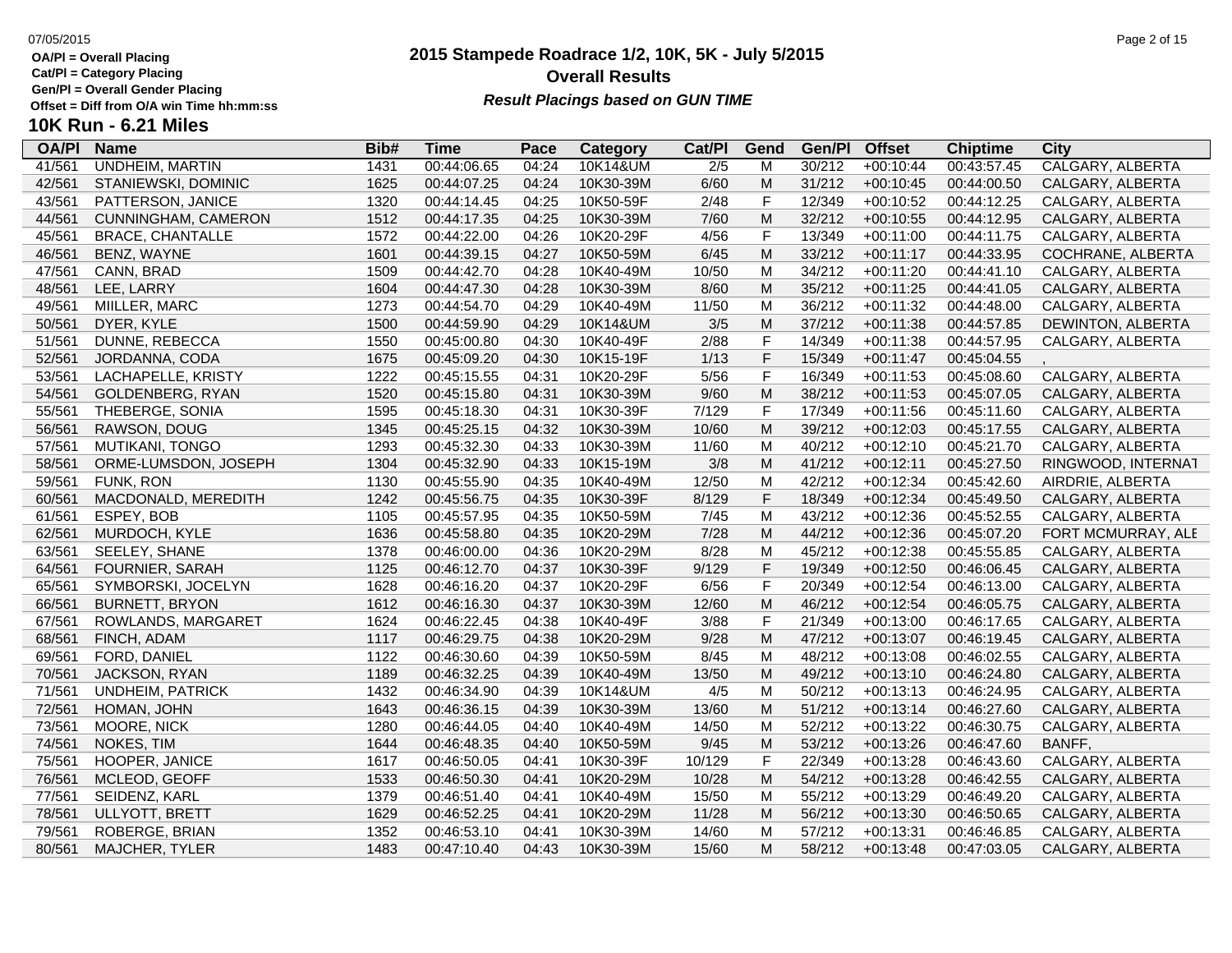**Cat/Pl = Category Placing**

**10K Run - 6.21 Miles**

**Gen/Pl = Overall Gender Placing**

### **2015 Stampede Roadrace 1/2, 10K, 5K - July 5/2015** 07/05/2015 Page 3 of 15 **Overall Results Offset = Diff from O/A win Time hh:mm:ss** *Result Placings based on GUN TIME*

| <b>OA/PI</b> | Name                        | Bib# | Time        | Pace   | Category  | Cat/PI | Gend | Gen/Pl  | <b>Offset</b> | <b>Chiptime</b> | City               |
|--------------|-----------------------------|------|-------------|--------|-----------|--------|------|---------|---------------|-----------------|--------------------|
| 81/561       | DEL CASTILHO, FRAN          | 1088 | 00:47:18.50 | 04:43  | 10K30-39F | 11/129 | F    | 23/349  | $+00:13:56$   | 00:47:15.50     | CALGARY, ALBERTA   |
| 82/561       | <b>BADENHORST, STEFANUS</b> | 1667 | 00:47:22.00 | 04:44  | 10K40-49M | 16/50  | м    | 59/212  | $+00:14:00$   | 00:47:11.65     | DEWINTON, ALBERTA  |
| 83/561       | MARCHAND, CALENA            | 1618 | 00:47:26.70 | 04:44  | 10K15-19F | 2/13   | F    | 24/349  | $+00:14:04$   | 00:47:24.00     | NELSON, BRITISH CO |
| 84/561       | PREVATT, CHANTEL            | 1335 | 00:47:31.95 | 04:45  | 10K30-39F | 12/129 | F.   | 25/349  | $+00:14:10$   | 00:47:27.00     | CALGARY, ALBERTA   |
| 85/561       | <b>GORELIK, ALEX</b>        | 1142 | 00:47:32.40 | 04:45  | 10K30-39M | 16/60  | м    | 60/212  | $+00:14:10$   | 00:47:27.95     | CALGARY, ALBERTA   |
| 86/561       | WITTAL, JOHN                | 1460 | 00:47:33.05 | 04:45  | 10K15-19M | 4/8    | м    | 61/212  | $+00:14:11$   | 00:47:28.65     | CALGARY, ALBERTA   |
| 87/561       | BAKX. KYLE                  | 1016 | 00:47:37.90 | 04:45  | 10K20-29M | 12/28  | м    | 62/212  | $+00:14:16$   | 00:47:29.00     | CALGARY, ALBERTA   |
| 88/561       | WALKER, MATHEW              | 1441 | 00:47:39.80 | 04:45  | 10K20-29M | 13/28  | м    | 63/212  | $+00:14:17$   | 00:47:27.80     | CALGARY, ALBERTA   |
| 89/561       | ARPIN, CHERYL               | 1597 | 00:47:44.65 | 04:46  | 10K30-39F | 13/129 | F    | 26/349  | $+00:14:22$   | 00:47:40.70     | CALGARY, ALBERTA   |
| 90/561       | BALDERSTON, PAM             | 1599 | 00:47:52.15 | 04:47  | 10K30-39F | 14/129 | F    | 27/349  | $+00:14:30$   | 00:47:24.35     | CALGARY, ALBERTA   |
| 91/561       | KUDAR, BRAD                 | 1217 | 00:47:53.65 | 04:47  | 10K30-39M | 17/60  | м    | 64/212  | $+00:14:31$   | 00:47:39.70     | CALGARY, ALBERTA   |
| 92/561       | SAWKA, KERI JO              | 1367 | 00:47:55.70 | 04:47  | 10K20-29F | 7/56   | F    | 28/349  | $+00:14:33$   | 00:47:29.00     | CALGARY, ALBERTA   |
| 93/561       | WATTERS, ADRIAN             | 1447 | 00:47:56.00 | 04:47  | 10K40-49M | 17/50  | М    | 65/212  | $+00:14:34$   | 00:47:40.75     | CALGARY, ALBERTA   |
| 94/561       | VOS, JOEY                   | 1661 | 00:48:09.75 | 04:48  | 10K20-29M | 14/28  | M    | 66/212  | $+00:14:47$   | 00:48:08.75     | EDMONTON, AB       |
| 95/561       | WICENTOVICH, ROBIN          | 1456 | 00:48:10.95 | 04:49  | 10K40-49F | 4/88   | F    | 29/349  | $+00:14:49$   | 00:48:01.80     | CALGARY, ALBERTA   |
| 96/561       | BUNTING, AARON              | 1045 | 00:48:16.55 | 04:49  | 10K30-39M | 18/60  | м    | 67/212  | $+00:14:54$   | 00:47:59.45     | CALGARY, ALBERTA   |
| 07/564       | <b>DAMOEV IACONI</b>        | 1010 | 00.10.01.0E | 0.1.50 | AONAOM    | 40/50  |      | 0.01040 | .00.44.00     | 00.10.11 00     | CALCADV ALDEDTA    |

| 87/561  | <b>BAKX, KYLE</b>         | 1016 | 00:47:37.90 | 04:45 | 10K20-29M | 12/28  | M           | 62/212 | $+00:14:16$ | 00:47:29.00 | CALGARY, ALBERTA          |
|---------|---------------------------|------|-------------|-------|-----------|--------|-------------|--------|-------------|-------------|---------------------------|
| 88/561  | WALKER, MATHEW            | 1441 | 00:47:39.80 | 04:45 | 10K20-29M | 13/28  | M           | 63/212 | $+00:14:17$ | 00:47:27.80 | CALGARY, ALBERTA          |
| 89/561  | ARPIN, CHERYL             | 1597 | 00:47:44.65 | 04:46 | 10K30-39F | 13/129 | F           | 26/349 | $+00:14:22$ | 00:47:40.70 | CALGARY, ALBERTA          |
| 90/561  | <b>BALDERSTON, PAM</b>    | 1599 | 00:47:52.15 | 04:47 | 10K30-39F | 14/129 | $\mathsf F$ | 27/349 | $+00:14:30$ | 00:47:24.35 | CALGARY, ALBERTA          |
| 91/561  | KUDAR, BRAD               | 1217 | 00:47:53.65 | 04:47 | 10K30-39M | 17/60  | M           | 64/212 | $+00:14:31$ | 00:47:39.70 | CALGARY, ALBERTA          |
| 92/561  | SAWKA, KERI JO            | 1367 | 00:47:55.70 | 04:47 | 10K20-29F | 7/56   | F           | 28/349 | $+00:14:33$ | 00:47:29.00 | CALGARY, ALBERTA          |
| 93/561  | <b>WATTERS, ADRIAN</b>    | 1447 | 00:47:56.00 | 04:47 | 10K40-49M | 17/50  | M           | 65/212 | $+00:14:34$ | 00:47:40.75 | CALGARY, ALBERTA          |
| 94/561  | VOS, JOEY                 | 1661 | 00:48:09.75 | 04:48 | 10K20-29M | 14/28  | M           | 66/212 | $+00:14:47$ | 00:48:08.75 | <b>EDMONTON, AB</b>       |
| 95/561  | <b>WICENTOVICH, ROBIN</b> | 1456 | 00:48:10.95 | 04:49 | 10K40-49F | 4/88   | $\mathsf F$ | 29/349 | $+00:14:49$ | 00:48:01.80 | CALGARY, ALBERTA          |
| 96/561  | <b>BUNTING, AARON</b>     | 1045 | 00:48:16.55 | 04:49 | 10K30-39M | 18/60  | M           | 67/212 | $+00:14:54$ | 00:47:59.45 | CALGARY, ALBERTA          |
| 97/561  | RAMSEY, JASON             | 1343 | 00:48:21.25 | 04:50 | 10K40-49M | 18/50  | M           | 68/212 | $+00:14:59$ | 00:48:11.90 | CALGARY, ALBERTA          |
| 98/561  | MORRIS, CHUCK             | 1619 | 00:48:25.20 | 04:50 | 10K50-59M | 10/45  | M           | 69/212 | $+00:15:03$ | 00:48:22.30 | CALGARY, ALBERTA          |
| 99/561  | COTA, ALICIA              | 1074 | 00:48:25.95 | 04:50 | 10K30-39F | 15/129 | F           | 30/349 | $+00:15:04$ | 00:48:08.50 | SAN JOSE DEL CABO, I      |
| 100/561 | SCALZO, DAVID             | 1369 | 00:48:31.75 | 04:51 | 10K30-39M | 19/60  | M           | 70/212 | $+00:15:09$ | 00:48:25.30 | CALGARY, ALBERTA          |
| 101/561 | NOLIN, GRANT              | 1299 | 00:48:39.85 | 04:51 | 10K50-59M | 11/45  | M           | 71/212 | $+00:15:17$ | 00:48:25.70 | CALGARY, ALBERTA          |
| 102/561 | HAINES, CHELSEA           | 1603 | 00:48:45.00 | 04:52 | 10K30-39F | 16/129 | $\mathsf F$ | 31/349 | $+00:15:23$ | 00:48:40.35 | CALGARY, ALBERTA          |
| 103/561 | DUNSMORE, STEVE           | 1573 | 00:48:49.90 | 04:52 | 10K40-49M | 19/50  | M           | 72/212 | $+00:15:28$ | 00:48:39.80 | CALGARY, ALBERTA          |
| 104/561 | FARLEY, SHAE              | 1110 | 00:48:50.70 | 04:53 | 10K30-39M | 20/60  | M           | 73/212 | $+00:15:28$ | 00:48:44.85 | CALGARY, ALBERTA          |
| 105/561 | <b>BONAR, JENNIFER</b>    | 1036 | 00:48:59.20 | 04:53 | 10K30-39F | 17/129 | F           | 32/349 | $+00:15:37$ | 00:48:55.65 | CALGARY, ALBERTA          |
| 106/561 | SHANTZ, BEN               | 1537 | 00:49:01.10 | 04:54 | 10K20-29M | 15/28  | M           | 74/212 | $+00:15:39$ | 00:48:44.50 | CALGARY, ALBERTA          |
| 107/561 | <b>BOGAART, WILL</b>      | 1034 | 00:49:20.25 | 04:56 | 10K40-49M | 20/50  | M           | 75/212 | $+00:15:58$ | 00:48:59.90 | CALGARY, ALBERTA          |
| 108/561 | CONEYBEARE, STEVE         | 1068 | 00:49:21.30 | 04:56 | 10K50-59M | 12/45  | M           | 76/212 | $+00:15:59$ | 00:49:04.45 | CALGARY, ALBERTA          |
| 109/561 | KENNA, WILL               | 1490 | 00:49:25.50 | 04:56 | 10K14&UM  | $5/5$  | M           | 77/212 | $+00:16:03$ | 00:49:19.55 | CALGARY, ALBERTA          |
| 110/561 | WESA, KEVIN               | 1453 | 00:49:34.45 | 04:57 | 10K50-59M | 13/45  | M           | 78/212 | $+00:16:12$ | 00:49:19.15 | CALGARY, ALBERTA          |
| 111/561 | FLEGG, KIM                | 1479 | 00:49:36.35 | 04:57 | 10K40-49F | 5/88   | F           | 33/349 | $+00:16:14$ | 00:48:54.50 | CALGARY, ALBERTA          |
| 112/561 | PENNO, ERIN               | 1324 | 00:49:39.50 | 04:57 | 10K30-39F | 18/129 | $\mathsf F$ | 34/349 | $+00:16:17$ | 00:49:23.55 | CALGARY, ALBERTA          |
| 113/561 | BENZ, CATHY               | 1600 | 00:49:40.80 | 04:58 | 10K50-59F | 3/48   | $\mathsf F$ | 35/349 | $+00:16:18$ | 00:49:33.20 | COCHRANE, ALBERTA         |
| 114/561 | CHATTEN, KARI             | 1585 | 00:49:41.60 | 04:58 | 10K40-49F | 6/88   | $\mathsf F$ | 36/349 | $+00:16:19$ | 00:49:30.65 | CALGARY, ALBERTA          |
| 115/561 | PARDOE, GLEN              | 1315 | 00:49:44.70 | 04:58 | 10K50-59M | 14/45  | M           | 79/212 | $+00:16:22$ | 00:49:27.75 | CALGARY, ALBERTA          |
| 116/561 | MUNDT, MIRJA              | 1290 | 00:49:47.70 | 04:58 | 10K40-49F | 7/88   | $\mathsf F$ | 37/349 | $+00:16:25$ | 00:49:35.50 | <b>BRAGG CREEK, ALBER</b> |
| 117/561 | MOORE, RANDY              | 1281 | 00:49:50.90 | 04:59 | 10K50-59M | 15/45  | M           | 80/212 | $+00:16:29$ | 00:49:43.15 | CALGARY, ALBERTA          |
| 118/561 | ROBB, SHANE               | 1671 | 00:49:51.55 | 04:59 | 10K40-49M | 21/50  | M           | 81/212 | $+00:16:29$ | 00:49:41.55 | CALGARY, ALBERTA          |
| 119/561 | LOUNDAGIN, LINDSAY        | 1589 | 00:49:55.10 | 04:59 | 10K20-29F | 8/56   | F           | 38/349 | $+00:16:33$ | 00:49:52.10 | CALGARY, ALBERTA          |
| 120/561 | <b>HAMILTON, PAIGE</b>    | 1154 | 00:49:58.85 | 04:59 | 10K40-49F | 8/88   | F           | 39/349 | $+00:16:36$ | 00:49:42.90 | CALGARY, ALBERTA          |
|         |                           |      |             |       |           |        |             |        |             |             |                           |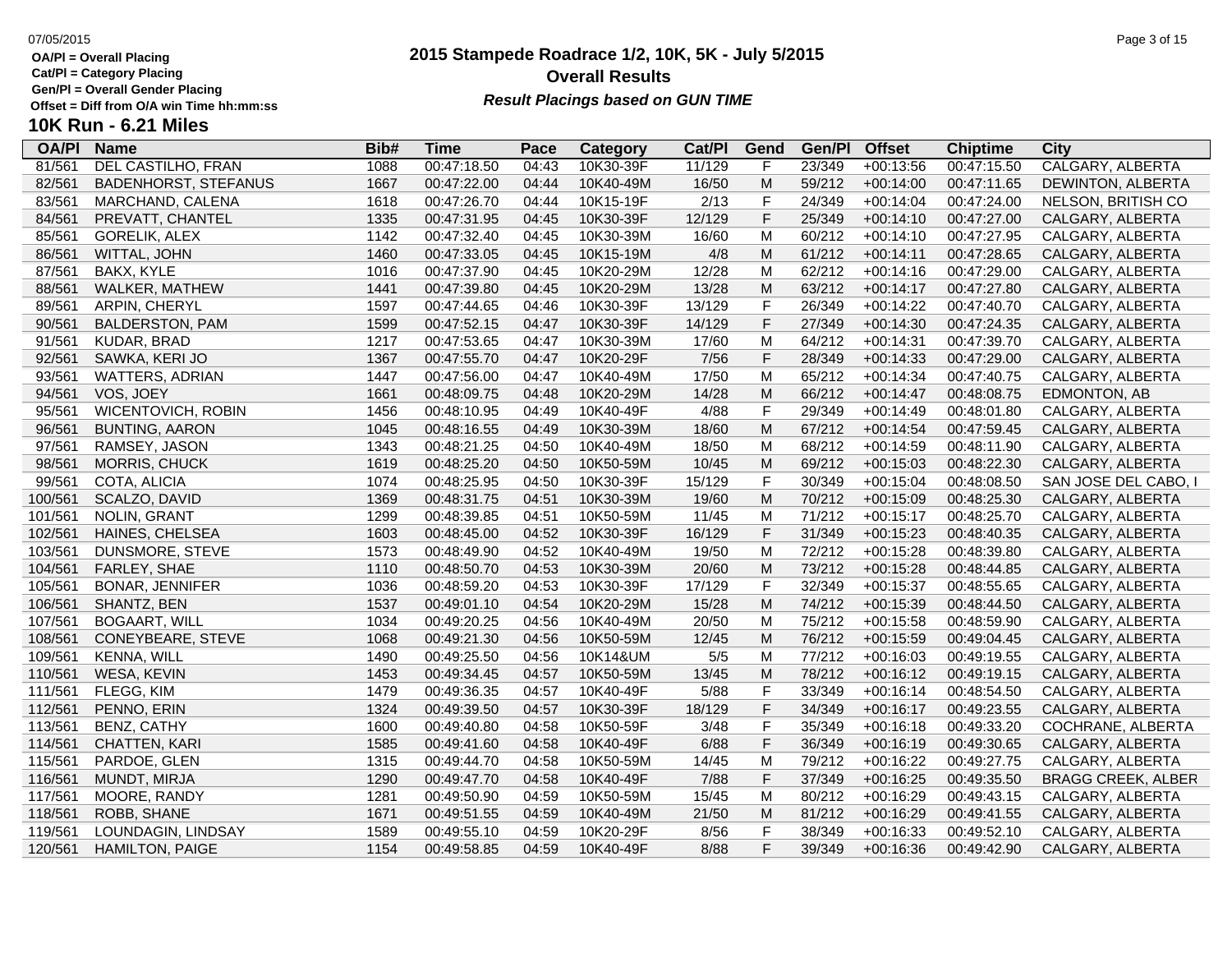**Cat/Pl = Category Placing**

**Gen/Pl = Overall Gender Placing**

### **2015 Stampede Roadrace 1/2, 10K, 5K - July 5/2015** 07/05/2015 Page 4 of 15 **Overall Results Result Placings based on GUN TIME**

| <b>OA/PI</b> | <b>Name</b>                      | Bib# | Time        | Pace  | Category  | Cat/PI | Gend         | Gen/Pl  | <b>Offset</b> | <b>Chiptime</b> | City                      |
|--------------|----------------------------------|------|-------------|-------|-----------|--------|--------------|---------|---------------|-----------------|---------------------------|
| 121/561      | RANTA, DUANE                     | 1344 | 00:50:07.10 | 05:00 | 10K40-49M | 22/50  | M            | 82/212  | $+00:16:45$   | 00:49:50.35     | AIRDRIE, ALBERTA          |
| 122/561      | <b>WALLACE, ERIN</b>             | 1652 | 00:50:16.45 | 05:01 | 10K30-39F | 19/129 | F            | 40/349  | $+00:16:54$   | 00:50:13.70     | CALGARY,                  |
| 123/561      | HAMPER, ALISON                   | 1662 | 00:50:17.35 | 05:01 | 10K40-49F | 9/88   | F            | 41/349  | $+00:16:55$   | 00:50:07.70     | BURNABY, BC               |
| 124/561      | ZANATTA, RYAN                    | 1469 | 00:50:25.85 | 05:02 | 10K20-29M | 16/28  | M            | 83/212  | $+00:17:03$   | 00:50:10.80     | CALGARY, ALBERTA          |
| 125/561      | LEWIS, RANDY                     | 1231 | 00:50:26.95 | 05:02 | 10K30-39M | 21/60  | M            | 84/212  | $+00:17:05$   | 00:50:04.35     | CALGARY, ALBERTA          |
| 126/561      | D'ANGELO, JESSICA                | 1082 | 00:50:27.15 | 05:02 | 10K20-29F | 9/56   | $\mathsf F$  | 42/349  | $+00:17:05$   | 00:49:54.70     | CALGARY, ALBERTA          |
| 127/561      | TATTERTON, BEN                   | 1416 | 00:50:28.65 | 05:02 | 10K30-39M | 22/60  | M            | 85/212  | $+00:17:06$   | 00:50:14.80     | CALGARY, ALBERTA          |
| 128/561      | CHADWICK, EMILY                  | 1586 | 00:50:29.50 | 05:02 | 10K20-29F | 10/56  | $\mathsf F$  | 43/349  | $+00:17:07$   | 00:50:26.30     | BILLINGSHURST, INTEI      |
| 129/561      | JORGENSEN, CODY                  | 1195 | 00:50:40.30 | 05:04 | 10K30-39M | 23/60  | M            | 86/212  | $+00:17:18$   | 00:49:53.40     | RIVERVIEW, NEW BRUI       |
| 130/561      | MCLEOD, RICK                     | 1270 | 00:50:44.00 | 05:04 | 10K50-59M | 16/45  | ${\sf M}$    | 87/212  | $+00:17:22$   | 00:50:36.60     | CALGARY, ALBERTA          |
| 131/561      | <b>GORDON, NATHAN</b>            | 1141 | 00:50:44.05 | 05:04 | 10K30-39M | 24/60  | M            | 88/212  | $+00:17:22$   | 00:50:32.95     | CALGARY, ALBERTA          |
| 132/561      | DAWSON, GARRET                   | 1513 | 00:50:52.15 | 05:05 | 10K20-29M | 17/28  | M            | 89/212  | $+00:17:30$   | 00:50:28.90     | CALGARY, ALBERTA          |
| 133/561      | WARD, ANDREW                     | 1445 | 00:50:52.30 | 05:05 | 10K40-49M | 23/50  | M            | 90/212  | $+00:17:30$   | 00:50:36.25     | CALGARY, ALBERTA          |
| 134/561      | <b>BABES, LIANE</b>              | 1013 | 00:50:53.70 | 05:05 | 10K30-39F | 20/129 | $\mathsf F$  | 44/349  | $+00:17:31$   | 00:50:43.75     | CALGARY, ALBERTA          |
| 135/561      | KIMMEL, MIKE                     | 1211 | 00:51:03.40 | 05:06 | 10K30-39M | 25/60  | M            | 91/212  | $+00:17:41$   | 00:50:51.75     | CALGARY, ALBERTA          |
| 136/561      | CHRISTOFFERSEN, MICHELLE         | 1059 | 00:51:14.10 | 05:07 | 10K40-49F | 10/88  | $\mathsf F$  | 45/349  | $+00:17:52$   | 00:51:02.95     | CALGARY, ALBERTA          |
| 137/561      | RAFF, TIMOTHY                    | 1342 | 00:51:19.60 | 05:07 | 10K50-59M | 17/45  | M            | 92/212  | $+00:17:57$   | 00:50:57.15     | <b>BRAGG CREEK, ALBER</b> |
| 138/561      | CHEN, XUN                        | 1475 | 00:51:20.15 | 05:08 | 10K40-49M | 24/50  | M            | 93/212  | $+00:17:58$   | 00:51:10.35     | CALGARY, ALBERTA          |
| 139/561      | PARTRIDGE, MICHAEL               | 1317 | 00:51:20.40 | 05:08 | 10K40-49M | 25/50  | M            | 94/212  | $+00:17:58$   | 00:51:12.55     | CALGARY, ALBERTA          |
| 140/561      | HALPENNY, CURT                   | 1153 | 00:51:21.45 | 05:08 | 10K50-59M | 18/45  | M            | 95/212  | $+00:17:59$   | 00:50:58.10     | SASKATOON, SASKAT(        |
| 141/561      | ANDERSON, EVELYN                 | 1008 | 00:51:25.35 | 05:08 | 10K20-29F | 11/56  | $\mathsf F$  | 46/349  | $+00:18:03$   | 00:51:15.00     | CALGARY, ALBERTA          |
| 142/561      | ANDERSON, AMY                    | 1006 | 00:51:26.10 | 05:08 | 10K50-59F | 4/48   | $\mathsf F$  | 47/349  | $+00:18:04$   | 00:51:14.90     | CALGARY, ALBERTA          |
| 143/561      | ANDERSON, ERIN                   | 1007 | 00:51:26.50 | 05:08 | 10K15-19F | 3/13   | $\mathsf F$  | 48/349  | $+00:18:04$   | 00:51:15.70     | CALGARY, ALBERTA          |
| 144/561      | <b>HAMILTON INGLIS, JENNIFER</b> | 1155 | 00:51:38.55 | 05:09 | 10K30-39F | 21/129 | $\mathsf F$  | 49/349  | $+00:18:16$   | 00:51:27.40     | CALGARY, ALBERTA          |
| 145/561      | <b>GREENALL, GERI</b>            | 1146 | 00:51:39.90 | 05:09 | 10K40-49F | 11/88  | F            | 50/349  | $+00:18:18$   | 00:51:23.00     | CALGARY, ALBERTA          |
| 146/561      | KOLADICH, ANDRE                  | 1215 | 00:51:44.85 | 05:10 | 10K30-39M | 26/60  | ${\sf M}$    | 96/212  | $+00:18:22$   | 00:51:21.65     | CALGARY, ALBERTA          |
| 147/561      | <b>BUTLER, MONTANA</b>           | 1048 | 00:51:47.65 | 05:10 | 10K20-29F | 12/56  | $\mathsf F$  | 51/349  | $+00:18:25$   | 00:51:39.80     | CALGARY, ALBERTA          |
| 148/561      | DZIAK, PETER                     | 1659 | 00:51:55.20 | 05:11 | 10K30-39M | 27/60  | ${\sf M}$    | 97/212  | $+00:18:33$   | 00:51:34.20     | CALGARY, AB               |
| 149/561      | SWARTOUT, CAMPION                | 1412 | 00:51:55.30 | 05:11 | 10K40-49F | 12/88  | $\mathsf F$  | 52/349  | $+00:18:33$   | 00:51:43.85     | CALGARY, ALBERTA          |
| 150/561      | SIMON, JEN                       | 1385 | 00:51:58.35 | 05:11 | 10K20-29F | 13/56  | $\mathsf F$  | 53/349  | $+00:18:36$   | 00:51:37.85     | TORONTO, ONTARIO          |
| 151/561      | MASTALIC, ANNABELLE              | 1258 | 00:52:01.20 | 05:12 | 10K30-39F | 22/129 | $\mathsf F$  | 54/349  | $+00:18:39$   | 00:51:53.05     | CALGARY, ALBERTA          |
| 152/561      | LUKINUK, ELIZABETH               | 1240 | 00:52:01.35 | 05:12 | 10K30-39F | 23/129 | $\mathsf{F}$ | 55/349  | $+00:18:39$   | 00:51:52.35     | LETHBRIDGE, ALBERT/       |
| 153/561      | LASHMAR, GARRETT                 | 1528 | 00:52:05.75 | 05:12 | 10K20-29M | 18/28  | M            | 98/212  | $+00:18:43$   | 00:51:53.70     | RED DEER, ALBERTA         |
| 154/561      | <b>GRAHAM, CHRIS</b>             | 1144 | 00:52:10.20 | 05:13 | 10K30-39M | 28/60  | M            | 99/212  | $+00:18:48$   | 00:51:48.90     | CALGARY, ALBERTA          |
| 155/561      | SNOW, PETER                      | 1564 | 00:52:11.05 | 05:13 | 10K40-49M | 26/50  | M            | 100/212 | $+00:18:49$   | 00:51:45.60     | REDWOOD MEADOWS,          |
| 156/561      | PRASAD, ALENA                    | 1334 | 00:52:13.20 | 05:13 | 10K30-39F | 24/129 | $\mathsf F$  | 56/349  | $+00:18:51$   | 00:52:08.75     | ST ALBERT, ALBERTA        |
| 157/561      | CAMPBELL, MICHAEL                | 1050 | 00:52:13.60 | 05:13 | 10K50-59M | 19/45  | M            | 101/212 | $+00:18:51$   | 00:51:39.00     | CALGARY, ALBERTA          |
| 158/561      | <b>VERHELST, TWYLA</b>           | 1546 | 00:52:17.40 | 05:13 | 10K30-39F | 25/129 | F            | 57/349  | $+00:18:55$   | 00:52:09.15     | CALGARY, ALBERTA          |
| 159/561      | DWORNIK, LINDSAY                 | 1633 | 00:52:18.00 | 05:13 | 10K20-29F | 14/56  | F            | 58/349  | $+00:18:56$   | 00:51:26.70     | CALGARY, ALBERTA          |
| 160/561      | DROUILLARD, KIM                  | 1476 | 00:52:18.85 | 05:13 | 10K30-39F | 26/129 | F            | 59/349  | $+00:18:56$   | 00:52:02.20     | CALGARY, ALBERTA          |
|              |                                  |      |             |       |           |        |              |         |               |                 |                           |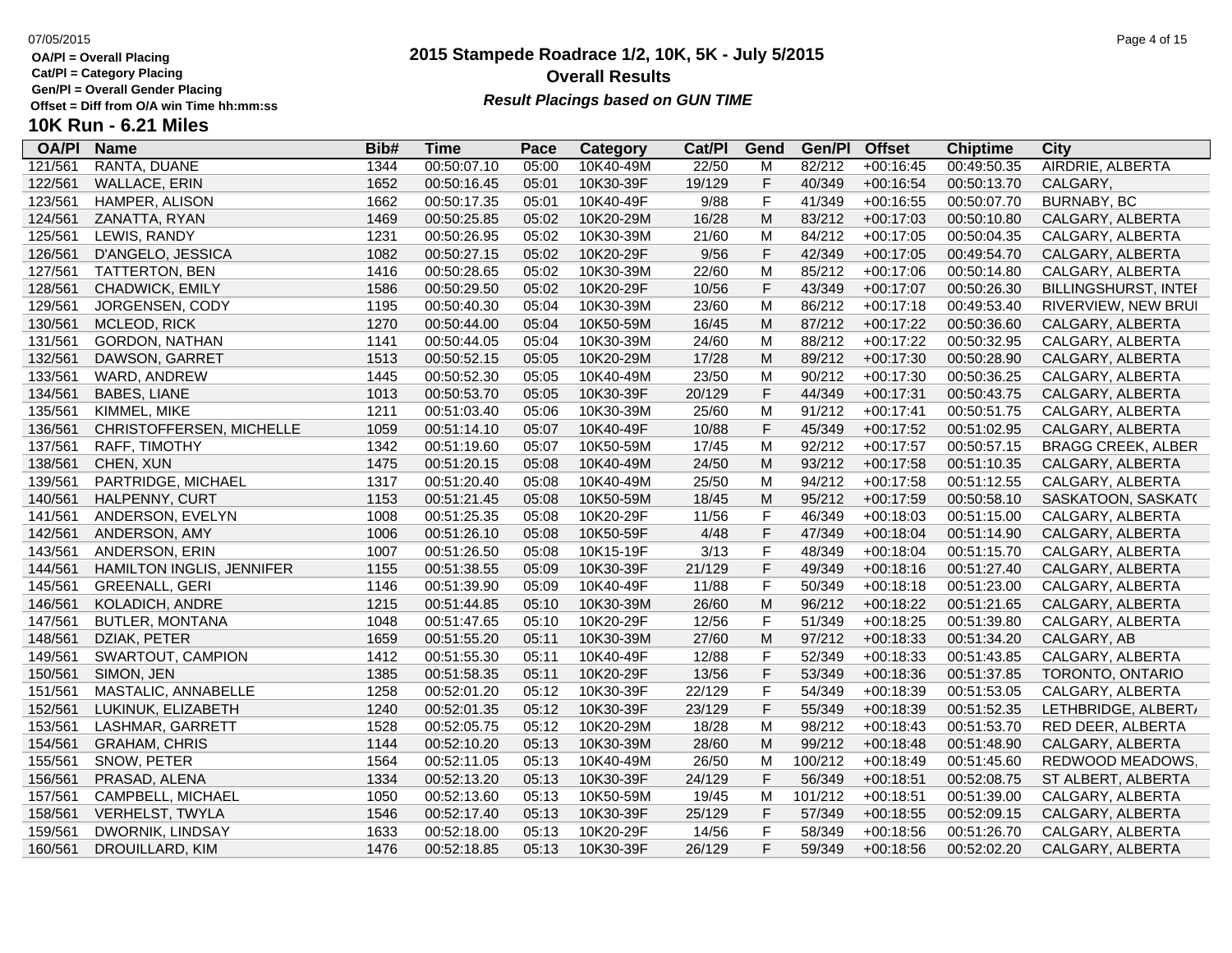**Cat/Pl = Category Placing**

**Gen/Pl = Overall Gender Placing**

## **10K Run - 6.21 Miles**

| <b>OA/PI</b> | <b>Name</b>                 | Bib# | <b>Time</b> | Pace  | <b>Category</b> | Cat/Pl | Gend        | Gen/Pl  | <b>Offset</b> | <b>Chiptime</b> | <b>City</b>        |
|--------------|-----------------------------|------|-------------|-------|-----------------|--------|-------------|---------|---------------|-----------------|--------------------|
| 161/561      | <b>WHITE, KRISTIN</b>       | 1567 | 00:52:23.00 | 05:14 | 10K20-29F       | 15/56  | F           | 60/349  | $+00:19:01$   | 00:51:53.60     | CALGARY, ALBERTA   |
| 162/561      | PAWELCZAK, ANDREY           | 1321 | 00:52:26.05 | 05:14 | 10K40-49M       | 27/50  | M           | 102/212 | $+00:19:04$   | 00:52:22.50     | CALGARY, ALBERTA   |
| 163/561      | NETZEL, MORGAN              | 1296 | 00:52:28.10 | 05:14 | 10K30-39F       | 27/129 | F           | 61/349  | $+00:19:06$   | 00:52:25.65     | CALGARY, ALBERTA   |
| 164/561      | <b>BOWEN, VAUGHAN</b>       | 1497 | 00:52:33.65 | 05:15 | 10K60-69M       | 2/14   | M           | 103/212 | $+00:19:11$   | 00:52:29.10     | CALGARY, ALBERTA   |
| 165/561      | SKOV, BONNIE                | 1388 | 00:52:39.50 | 05:15 | 10K60-69F       | $1/11$ | F           | 62/349  | $+00:19:17$   | 00:52:35.15     | CALGARY, ALBERTA   |
| 166/561      | WHITLEY, LAURA              | 1582 | 00:52:42.05 | 05:16 | 10K30-39F       | 28/129 | F           | 63/349  | $+00:19:20$   | 00:52:28.30     | CALGARY, ALBERTA   |
| 167/561      | <b>IRWIN, NICOLE</b>        | 1184 | 00:52:48.05 | 05:16 | 10K15-19F       | 4/13   | F           | 64/349  | $+00:19:26$   | 00:52:29.55     | CALGARY, ALBERTA   |
| 168/561      | DE WEERD, TARA              | 1670 | 00:52:49.30 | 05:16 | 10K30-39F       | 29/129 | F           | 65/349  | $+00:19:27$   | 00:52:45.95     | CALGARY, ALBERTA   |
| 169/561      | JACKSON, ALISON             | 1188 | 00:52:54.45 | 05:17 | 10K40-49F       | 13/88  | F           | 66/349  | $+00:19:32$   | 00:52:46.80     | CALGARY, ALBERTA   |
| 170/561      | <b>KREUGER, CHRIS</b>       | 1558 | 00:52:55.20 | 05:17 | 10K30-39M       | 29/60  | M           | 104/212 | $+00:19:33$   | 00:52:33.85     | CALGARY, ALBERTA   |
| 171/561      | DONATO, ADRIANNA            | 1555 | 00:53:05.25 | 05:18 | 10K40-49F       | 14/88  | F           | 67/349  | $+00:19:43$   | 00:53:00.35     | CALGARY, ALBERTA   |
| 172/561      | LEAHY, TEGAN                | 1228 | 00:53:07.10 | 05:18 | 10K20-29F       | 16/56  | F           | 68/349  | $+00:19:45$   | 00:53:03.40     | CALGARY, ALBERTA   |
| 173/561      | MAGSOMBOL, CHRISTINE        | 1491 | 00:53:10.65 | 05:19 | 10K15-19F       | 5/13   | F           | 69/349  | $+00:19:48$   | 00:53:04.10     | CALGARY, ALBERTA   |
| 174/561      | JORGENSEN, ADRIENNE         | 1526 | 00:53:16.00 | 05:19 | 10K30-39F       | 30/129 | F           | 70/349  | $+00:19:54$   | 00:53:09.20     | CALGARY, ALBERTA   |
| 175/561      | SIMMONS, DARRIN             | 1384 | 00:53:17.15 | 05:19 | 10K40-49M       | 28/50  | M           | 105/212 | $+00:19:55$   | 00:52:51.00     | CALGARY, ALBERTA   |
| 176/561      | STUBBS, MICHAEL             | 1409 | 00:53:18.20 | 05:19 | 10K30-39M       | 30/60  | M           | 106/212 | $+00:19:56$   | 00:53:01.65     | CALGARY, ALBERTA   |
| 177/561      | SAWKA, BRIE                 | 1366 | 00:53:30.00 | 05:21 | 10K30-39F       | 31/129 | F           | 71/349  | $+00:20:08$   | 00:53:02.95     | CALGARY, ALBERTA   |
| 178/561      | MOORE, JACALYN              | 1279 | 00:53:31.80 | 05:21 | 10K20-29F       | 17/56  | F           | 72/349  | $+00:20:09$   | 00:53:27.15     | CHURCHILL, ONTARIO |
| 179/561      | BELLAMY, ASHLEY             | 1027 | 00:53:33.50 | 05:21 | 10K20-29F       | 18/56  | F           | 73/349  | $+00:20:11$   | 00:53:32.70     | CREMONA, ALBERTA   |
| 180/561      | <b>ISNOR, ROBIN</b>         | 1186 | 00:53:46.10 | 05:22 | 10K20-29F       | 19/56  | F           | 74/349  | $+00:20:24$   | 00:53:19.60     | CALGARY, ALBERTA   |
| 181/561      | PHALEN, LINDA               | 1326 | 00:53:46.75 | 05:22 | 10K50-59F       | 5/48   | F           | 75/349  | $+00:20:24$   | 00:53:30.70     | CALGARY, ALBERTA   |
| 182/561      | MARCIL, DEAN                | 1256 | 00:53:48.45 | 05:22 | 10K40-49M       | 29/50  | M           | 107/212 | $+00:20:26$   | 00:53:34.30     | CALGARY, ALBERTA   |
| 183/561      | CALL, KRISTA                | 1049 | 00:53:49.60 | 05:22 | 10K30-39F       | 32/129 | $\mathsf F$ | 76/349  | $+00:20:27$   | 00:53:18.85     | AIRDRIE, ALBERTA   |
| 184/561      | CLARK, KEVIN                | 1061 | 00:53:52.95 | 05:23 | 10K30-39M       | 31/60  | M           | 108/212 | $+00:20:31$   | 00:53:40.70     | CALGARY, ALBERTA   |
| 185/561      | <b>SCHLAUCH, JENNY</b>      | 1372 | 00:53:53.75 | 05:23 | 10K30-39F       | 33/129 | F           | 77/349  | $+00:20:31$   | 00:53:41.90     | CALGARY, ALBERTA   |
| 186/561      | <b>WILLIAMSON, NATHAN</b>   | 1568 | 00:53:53.85 | 05:23 | 10K30-39M       | 32/60  | M           | 109/212 | $+00:20:31$   | 00:53:37.75     | CALGARY, ALBERTA   |
| 187/561      | NIXON, ALISA                | 1298 | 00:53:56.25 | 05:23 | 10K20-29F       | 20/56  | F           | 78/349  | $+00:20:34$   | 00:53:31.30     | CALGARY, ALBERTA   |
| 188/561      | WONG, FELICIA               | 1487 | 00:53:59.35 | 05:23 | 10K20-29F       | 21/56  | F           | 79/349  | $+00:20:37$   | 00:53:43.10     | CANMORE, ALBERTA   |
| 189/561      | FREUND, JENNIFER            | 1128 | 00:54:01.60 | 05:24 | 10K40-49F       | 15/88  | F           | 80/349  | $+00:20:39$   | 00:53:59.35     | CALGARY, ALBERTA   |
| 190/561      | DELUCA, RYAN                | 1089 | 00:54:03.90 | 05:24 | 10K30-39M       | 33/60  | M           | 110/212 | $+00:20:42$   | 00:53:46.75     | CALGARY, ALBERTA   |
| 191/561      | <b>TONKIN, DANI</b>         | 1543 | 00:54:05.60 | 05:24 | 10K20-29F       | 22/56  | F           | 81/349  | $+00:20:43$   | 00:53:33.15     | CALGARY, ALBERTA   |
| 192/561      | ANSEEUW, RENEE              | 1010 | 00:54:06.25 | 05:24 | 10K30-39F       | 34/129 | F           | 82/349  | $+00:20:44$   | 00:53:48.75     | CALGARY, ALBERTA   |
| 193/561      | ORME-LUMSDON, PAUL          | 1305 | 00:54:10.20 | 05:25 | 10K50-59M       | 20/45  | M           | 111/212 | $+00:20:48$   | 00:53:56.75     | RINGWOOD, ALBERTA  |
| 194/561      | DECARLE, JASON              | 1086 | 00:54:11.95 | 05:25 | 10K40-49M       | 30/50  | M           | 112/212 | $+00:20:50$   | 00:54:07.85     | CALGARY, ALBERTA   |
| 195/561      | VALLEVAND, ANDREA           | 1545 | 00:54:12.85 | 05:25 | 10K50-59F       | 6/48   | F           | 83/349  | $+00:20:50$   | 00:53:34.15     | CALGARY, ALBERTA   |
| 196/561      | VAN NIKKELEN-KUYPER, MARIKE | 1437 | 00:54:16.05 | 05:25 | 10K30-39F       | 35/129 | F           | 84/349  | $+00:20:54$   | 00:53:36.80     | CALGARY, ALBERTA   |
| 197/561      | WESA, BRENDA                | 1452 | 00:54:17.75 | 05:25 | 10K50-59F       | 7/48   | F           | 85/349  | $+00:20:55$   | 00:54:06.40     | CALGARY, ALBERTA   |
| 198/561      | <b>BADENHORST, ESTE</b>     | 1666 | 00:54:18.30 | 05:25 | 10K40-49F       | 16/88  | F           | 86/349  | $+00:20:56$   | 00:54:08.75     | DEWINTON, ALBERTA  |
| 199/561      | DYCK, DON                   | 1515 | 00:54:18.65 | 05:25 | 10K50-59M       | 21/45  | M           | 113/212 | $+00:20:56$   | 00:54:05.25     | CALGARY, ALBERTA   |
| 200/561      | ORME-LUMSDON, SALLY         | 1306 | 00:54:22.35 | 05:26 | 10K50-59F       | 8/48   | F           | 87/349  | $+00:21:00$   | 00:54:17.45     | RINGWOOD, ALBERTA  |

### **2015 Stampede Roadrace 1/2, 10K, 5K - July 5/2015** 07/05/2015 Page 5 of 15 **Overall Results Result Placings based on GUN TIME**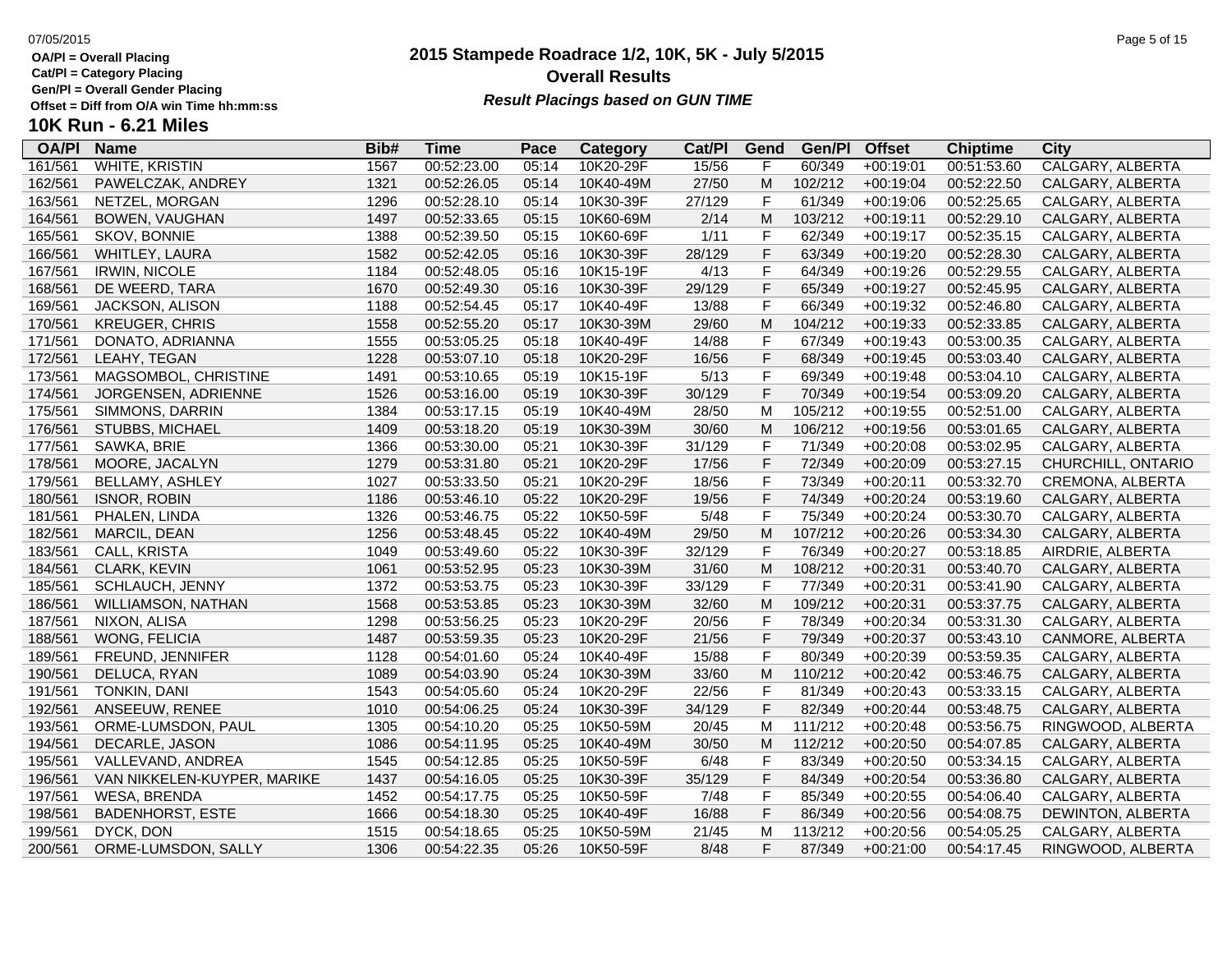**Cat/Pl = Category Placing**

**Gen/Pl = Overall Gender Placing**

### **2015 Stampede Roadrace 1/2, 10K, 5K - July 5/2015** 07/05/2015 Page 6 of 15 **Overall Results** Gen/PI = Overall Gender Placing<br>Offset = Diff from O/A win Time hh:mm:ss *Result Placings based on GUN TIME*

| <b>OA/PI</b> | <b>Name</b>             | Bib# | <b>Time</b> | Pace  | Category  | Cat/PI | Gend | Gen/Pl  | <b>Offset</b> | <b>Chiptime</b> | City                      |
|--------------|-------------------------|------|-------------|-------|-----------|--------|------|---------|---------------|-----------------|---------------------------|
| 201/561      | SMITH, KEVIN            | 1392 | 00:54:23.00 | 05:26 | 10K50-59M | 22/45  | М    | 114/212 | $+00:21:01$   | 00:54:10.65     | <b>CALGARY, ALBERTA</b>   |
| 202/561      | DOUGHERTY, JARED        | 1095 | 00:54:24.10 | 05:26 | 10K30-39M | 34/60  | М    | 115/212 | $+00:21:02$   | 00:54:07.70     | CALGARY, ALBERTA          |
| 203/561      | ZUCZEK, ANETA           | 1471 | 00:54:33.30 | 05:27 | 10K30-39F | 36/129 | F    | 88/349  | $+00:21:11$   | 00:54:13.45     | CALGARY, ALBERTA          |
| 204/561      | <b>BAKALIK, JAN</b>     | 1505 | 00:54:36.15 | 05:27 | 10K60-69M | 3/14   | M    | 116/212 | $+00:21:14$   | 00:54:18.10     | CALGARY, ALBERTA          |
| 205/561      | <b>GHERAN, CHRIS</b>    | 1135 | 00:54:44.10 | 05:28 | 10K30-39M | 35/60  | М    | 117/212 | $+00:21:22$   | 00:54:31.15     | EDMONTON, ALBERTA         |
| 206/561      | POELZER, KYLA           | 1329 | 00:54:44.40 | 05:28 | 10K30-39F | 37/129 | F    | 89/349  | $+00:21:22$   | 00:54:29.15     | CALGARY, ALBERTA          |
| 207/561      | SLOBOZIAN, BRENDA       | 1389 | 00:54:45.55 | 05:28 | 10K60-69F | 2/11   | F    | 90/349  | $+00:21:23$   | 00:54:29.95     | COCHRANE, ALBERTA         |
| 208/561      | <b>BRETT, CHRIS</b>     | 1040 | 00:54:46.35 | 05:28 | 10K30-39M | 36/60  | M    | 118/212 | $+00:21:24$   | 00:54:25.00     | CALGARY, ALBERTA          |
| 209/561      | <b>CLAYTON, HOLLY</b>   | 1062 | 00:54:49.85 | 05:28 | 10K15-19F | 6/13   | F.   | 91/349  | $+00:21:27$   | 00:54:38.60     | CALGARY, ALBERTA          |
| 210/561      | CLAYTON, ROB            | 1063 | 00:54:50.25 | 05:29 | 10K50-59M | 23/45  | M    | 119/212 | $+00:21:28$   | 00:54:38.10     | CALGARY, ALBERTA          |
| 211/561      | REDDY, QUENTIN          | 1536 | 00:54:50.60 | 05:29 | 10K30-39M | 37/60  | M    | 120/212 | $+00:21:28$   | 00:54:35.15     | AIRDRIE, ALBERTA          |
| 212/561      | STORSLEY, JAMIE         | 1406 | 00:54:54.65 | 05:29 | 10K30-39F | 38/129 | F    | 92/349  | $+00:21:32$   | 00:54:43.60     | CALGARY, ALBERTA          |
| 214/561      | SARETSKY, AMY           | 1363 | 00:54:55.35 | 05:29 | 10K14&UF  | 1/2    | F    | 93/349  | $+00:21:33$   | 00:54:47.20     | CALGARY, ALBERTA          |
| 213/561      | SARETSKY, THOMAS        | 1364 | 00:54:55.35 | 05:29 | 10K50-59M | 24/45  | M    | 121/212 | $+00:21:33$   | 00:54:46.90     | CALGARY, ALBERTA          |
| 215/561      | COOKE, CATHERINE        | 1070 | 00:55:00.80 | 05:30 | 10K30-39F | 39/129 | F    | 94/349  | $+00:21:38$   | 00:54:40.90     | CALGARY, ALBERTA          |
| 216/561      | FRERE SCHMIDT, RINKY    | 1481 | 00:55:07.90 | 05:30 | 10K50-59F | 9/48   | F    | 95/349  | $+00:21:46$   | 00:55:02.50     | RED DEER, ALBERTA         |
| 217/561      | <b>SCHMIDT, NORM</b>    | 1485 | 00:55:07.95 | 05:30 | 10K50-59M | 25/45  | M    | 122/212 | $+00:21:46$   | 00:55:02.45     | RED DEER, ALBERTA         |
| 218/561      | UYS, CLOETE             | 1435 | 00:55:09.85 | 05:30 | 10K50-59M | 26/45  | M    | 123/212 | $+00:21:47$   | 00:55:00.00     | CALGARY, ALBERTA          |
| 219/561      | CARRIER-ROBB, DOMINIQUE | 1613 | 00:55:13.60 | 05:31 | 10K30-39F | 40/129 | F.   | 96/349  | $+00:21:51$   | 00:55:04.95     | CALGARY, ALBERTA          |
| 220/561      | KWAN, JOE               | 1219 | 00:55:15.65 | 05:31 | 10K30-39M | 38/60  | M    | 124/212 | $+00:21:53$   | 00:55:07.80     | CALGARY, ALBERTA          |
| 221/561      | FLEGG, PAUL             | 1480 | 00:55:17.35 | 05:31 | 10K40-49M | 31/50  | M    | 125/212 | $+00:21:55$   | 00:54:35.80     | <b>BURLINGTON, ONTARI</b> |
| 222/561      | ELLIOTT, JENNIFER       | 1552 | 00:55:18.35 | 05:31 | 10K30-39F | 41/129 | F    | 97/349  | $+00:21:56$   | 00:55:06.40     | CALGARY, ALBERTA          |
| 223/561      | GALIZIA, MARCELLA       | 1131 | 00:55:21.35 | 05:32 | 10K20-29F | 23/56  | F    | 98/349  | $+00:21:59$   | 00:54:42.40     | CALGARY, ALBERTA          |
| 224/561      | MANITOPYES, CARRIE      | 1673 | 00:55:24.95 | 05:32 | 10K50-59F | 10/48  | F    | 99/349  | $+00:22:03$   | 00:55:21.50     | CALGARY,                  |
| 225/561      | LEE, MICHELLE           | 1229 | 00:55:25.45 | 05:32 | 10K30-39F | 42/129 | F    | 100/349 | $+00:22:03$   | 00:55:00.95     | CALGARY, ALBERTA          |
| 226/561      | UYS, REINETTE           | 1436 | 00:55:37.20 | 05:33 | 10K50-59F | 11/48  | F    | 101/349 | $+00:22:15$   | 00:55:27.70     | CALGARY, ALBERTA          |
| 227/561      | SMIT, CASEY             | 1391 | 00:55:38.85 | 05:33 | 10K50-59M | 27/45  | M    | 126/212 | $+00:22:16$   | 00:55:32.00     | HUMBOLDT, SASKATCI        |
| 228/561      | YUMOL, FLEUR            | 1468 | 00:55:39.00 | 05:33 | 10K40-49F | 17/88  | F.   | 102/349 | $+00:22:17$   | 00:55:29.45     | CALGARY, ALBERTA          |
| 229/561      | YUMOL, JONATHAN         | 1504 | 00:55:39.50 | 05:33 | 10K30-39M | 39/60  | М    | 127/212 | $+00:22:17$   | 00:55:30.60     | CALGARY, ALBERTA          |
| 230/561      | <b>VIPLER, TONIA</b>    | 1609 | 00:55:43.55 | 05:34 | 10K30-39F | 43/129 | F    | 103/349 | $+00:22:21$   | 00:55:24.25     | CALGARY, ALBERTA          |
| 231/561      | YANG, ANDY              | 1549 | 00:55:44.45 | 05:34 | 10K40-49M | 32/50  | M    | 128/212 | $+00:22:22$   | 00:55:04.50     | CALGARY, ALBERTA          |
| 232/561      | MCKITTRICK, TANYA       | 1267 | 00:55:45.55 | 05:34 | 10K30-39F | 44/129 | F    | 104/349 | $+00:22:23$   | 00:55:12.80     | AIRDRIE, ALBERTA          |
| 233/561      | MCKITTRICK, STEVEN      | 1266 | 00:55:46.75 | 05:34 | 10K30-39M | 40/60  | M    | 129/212 | $+00:22:24$   | 00:55:14.30     | AIRDRIE, ALBERTA          |
| 234/561      | GANO, JESSICA           | 1132 | 00:55:49.45 | 05:34 | 10K30-39F | 45/129 | F.   | 105/349 | $+00:22:27$   | 00:55:49.40     | CREMONA, ALBERTA          |
| 235/561      | CASTONGUAY, DON         | 1053 | 00:55:54.15 | 05:35 | 10K50-59M | 28/45  | М    | 130/212 | $+00:22:32$   | 00:55:22.00     | CALGARY, ALBERTA          |
| 236/561      | MOCH, DARCY             | 1276 | 00:55:56.05 | 05:35 | 10K50-59M | 29/45  | M    | 131/212 | $+00:22:34$   | 00:55:50.30     | CALGARY, ALBERTA          |
| 237/561      | MACDONALD-GRAY, BETTY   | 1243 | 00:55:57.85 | 05:35 | 10K60-69F | 3/11   | F    | 106/349 | $+00:22:35$   | 00:55:42.80     | CALGARY, ALBERTA          |
| 238/561      | EISENHAUER, EMILY       | 1674 | 00:55:59.15 | 05:35 | 10K15-19F | 7/13   | F    | 107/349 | $+00:22:37$   | 00:55:54.20     | CALGARY,                  |
| 239/561      | <b>NGUYEN, LAURENCE</b> | 1297 | 00:55:59.30 | 05:35 | 10K30-39F | 46/129 | F    | 108/349 | $+00:22:37$   | 00:55:55.35     | CALGARY, ALBERTA          |
| 240/561      | LONGWORTH, ANDREA       | 1590 | 00:56:03.90 | 05:36 | 10K20-29F | 24/56  | F.   | 109/349 | $+00:22:42$   | 00:55:56.15     | CALGARY, ALBERTA          |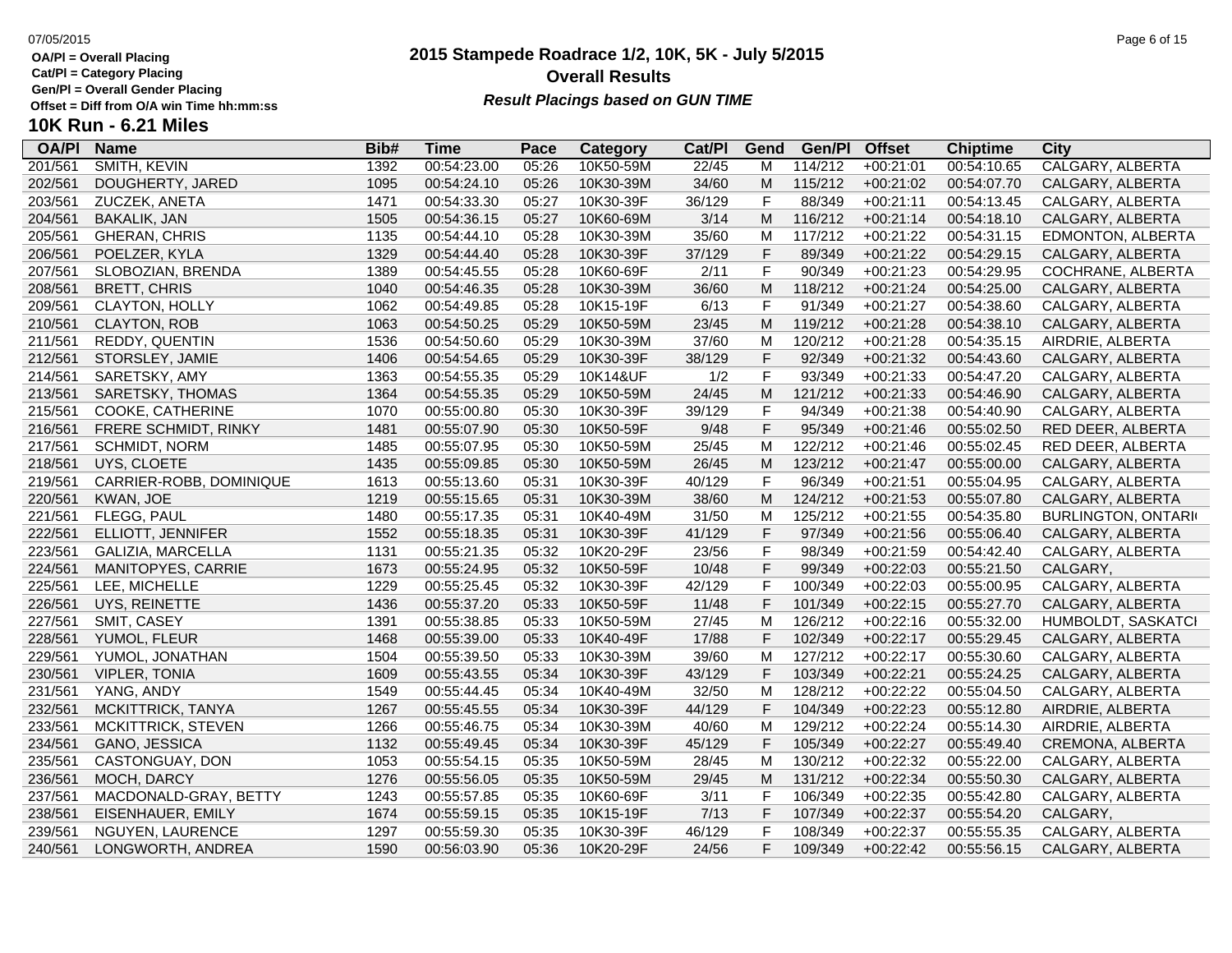**Cat/Pl = Category Placing**

**Gen/Pl = Overall Gender Placing**

# **10K Run - 6.21 Miles**

| <b>OA/PI</b> | <b>Name</b>             | Bib# | <b>Time</b> | Pace  | <b>Category</b> | Cat/Pl | Gend        | Gen/Pl  | <b>Offset</b> | <b>Chiptime</b> | <b>City</b>               |
|--------------|-------------------------|------|-------------|-------|-----------------|--------|-------------|---------|---------------|-----------------|---------------------------|
| 241/561      | <b>FLETCHER, LAURIE</b> | 1118 | 00:56:08.70 | 05:36 | 10K40-49F       | 18/88  | F           | 110/349 | $+00:22:46$   | 00:55:48.30     | <b>CALGARY, ALBERTA</b>   |
| 242/561      | <b>FLETCHER, NICK</b>   | 1119 | 00:56:08.85 | 05:36 | 10K20-29M       | 19/28  | M           | 132/212 | $+00:22:46$   | 00:55:47.60     | CALGARY, ALBERTA          |
| 243/561      | <b>BOOKER, TARA</b>     | 1037 | 00:56:16.75 | 05:37 | 10K30-39F       | 47/129 | F           | 111/349 | $+00:22:54$   | 00:55:59.90     | CALGARY, ALBERTA          |
| 244/561      | ZUMBRUNN, STEVEN        | 1472 | 00:56:18.20 | 05:37 | 10K50-59M       | 30/45  | M           | 133/212 | $+00:22:56$   | 00:55:55.20     | CALGARY, ALBERTA          |
| 245/561      | <b>GORELIK, LENA</b>    | 1143 | 00:56:19.05 | 05:37 | 10K30-39F       | 48/129 | F           | 112/349 | $+00:22:57$   | 00:56:14.80     | CALGARY, ALBERTA          |
| 246/561      | <b>KEELING, JAMES</b>   | 1199 | 00:56:19.75 | 05:37 | 10K50-59M       | 31/45  | M           | 134/212 | $+00:22:57$   | 00:55:45.35     | CALGARY, ALBERTA          |
| 247/561      | IRWIN, JENNY            | 1183 | 00:56:21.35 | 05:38 | 10K15-19F       | 8/13   | F           | 113/349 | $+00:22:59$   | 00:56:01.80     | CALGARY, ALBERTA          |
| 248/561      | MORGAN, DAYNA           | 1283 | 00:56:25.00 | 05:38 | 10K30-39F       | 49/129 | F           | 114/349 | $+00:23:03$   | 00:56:10.50     | CALGARY, ALBERTA          |
| 249/561      | <b>WILSON, TAMMY</b>    | 1583 | 00:56:26.55 | 05:38 | 10K30-39F       | 50/129 | F           | 115/349 | $+00:23:04$   | 00:55:57.10     | AIRDRIE, ALBERTA          |
| 250/561      | LAFAY-COUSIN, LUCIE     | 1591 | 00:56:28.75 | 05:38 | 10K40-49F       | 19/88  | F           | 116/349 | $+00:23:06$   | 00:56:25.05     | CALGARY, ALBERTA          |
| 251/561      | KRYCZKA-IRWIN, KELLY    | 1216 | 00:56:30.40 | 05:39 | 10K50-59F       | 12/48  | F           | 117/349 | $+00:23:08$   | 00:56:10.05     | CALGARY, ALBERTA          |
| 252/561      | <b>IRWIN, WILLIAM</b>   | 1185 | 00:56:30.60 | 05:39 | 10K50-59M       | 32/45  | M           | 135/212 | $+00:23:08$   | 00:56:11.55     | CALGARY, ALBERTA          |
| 253/561      | DICKASON, CECIL         | 1614 | 00:56:31.00 | 05:39 | 10K60-69M       | 4/14   | M           | 136/212 | $+00:23:09$   | 00:56:00.25     | FORT MCMURRAY, ALE        |
| 254/561      | CAZEMIER, LEAH          | 1055 | 00:56:31.30 | 05:39 | 10K30-39F       | 51/129 | F           | 118/349 | $+00:23:09$   | 00:56:02.65     | CALGARY, ALBERTA          |
| 255/561      | CAZEMIER, RIINA         | 1056 | 00:56:31.45 | 05:39 | 10K30-39F       | 52/129 | F           | 119/349 | $+00:23:09$   | 00:56:03.65     | CALGARY, ALBERTA          |
| 256/561      | WATTIE, LORRAINE        | 1449 | 00:56:39.95 | 05:39 | 10K50-59F       | 13/48  | F           | 120/349 | $+00:23:18$   | 00:56:31.25     | CALGARY, ALBERTA          |
| 257/561      | TSEU, COSMUS            | 1426 | 00:56:45.00 | 05:40 | 10K20-29M       | 20/28  | M           | 137/212 | $+00:23:23$   | 00:56:17.10     | CALGARY, ALBERTA          |
| 258/561      | CROWE, HOLLY            | 1079 | 00:56:46.50 | 05:40 | 10K40-49F       | 20/88  | $\mathsf F$ | 121/349 | $+00:23:24$   | 00:56:26.60     | CALGARY, ALBERTA          |
| 259/561      | <b>BISHOP, CRAIG</b>    | 1031 | 00:56:48.60 | 05:40 | 10K40-49M       | 33/50  | M           | 138/212 | $+00:23:26$   | 00:56:37.75     | CALGARY, ALBERTA          |
| 260/561      | MORRISON, KYLA          | 1285 | 00:56:49.15 | 05:40 | 10K30-39F       | 53/129 | F           | 122/349 | $+00:23:27$   | 00:56:27.35     | CALGARY, ALBERTA          |
| 261/561      | SMITSNUK, DARREN        | 1395 | 00:56:49.85 | 05:40 | 10K20-29M       | 21/28  | M           | 139/212 | $+00:23:27$   | 00:56:21.00     | CALGARY, ALBERTA          |
| 262/561      | STABLES, ROD            | 1540 | 00:56:55.55 | 05:41 | 10K60-69M       | 5/14   | M           | 140/212 | $+00:23:33$   | 00:56:33.25     | CALGARY, ALBERTA          |
| 264/561      | MANN, URSULA            | 1255 | 00:56:57.70 | 05:41 | 10K30-39F       | 54/129 | F           | 124/349 | $+00:23:35$   | 00:56:43.65     | CALGARY, ALBERTA          |
| 263/561      | MUNOZ, LAURA            | 1291 | 00:56:57.70 | 05:41 | 10K40-49F       | 21/88  | F           | 123/349 | $+00:23:35$   | 00:56:43.55     | CALGARY, ALBERTA          |
| 266/561      | THOMAS, KARLA           | 1422 | 00:57:12.35 | 05:43 | 10K30-39F       | 55/129 | F           | 126/349 | $+00:23:50$   | 00:56:48.95     | <b>GOTHENBURG, INTERN</b> |
| 265/561      | <b>BURTON, HOLLY</b>    | 1047 | 00:57:12.35 | 05:43 | 10K40-49F       | 22/88  | F           | 125/349 | $+00:23:50$   | 00:56:45.65     | CALGARY, ALBERTA          |
| 267/561      | PICARD, KELLY           | 1328 | 00:57:12.40 | 05:43 | 10K30-39F       | 56/129 | F           | 127/349 | $+00:23:50$   | 00:56:48.15     | INNISFAIL, ALBERTA        |
| 268/561      | PFEIFFER, SHANNON       | 1325 | 00:57:16.30 | 05:43 | 10K30-39F       | 57/129 | F           | 128/349 | $+00:23:54$   | 00:57:02.25     | CALGARY, ALBERTA          |
| 269/561      | DEPENCIER, SHERRI       | 1592 | 00:57:16.65 | 05:43 | 10K40-49F       | 23/88  | F           | 129/349 | $+00:23:54$   | 00:56:59.30     | RED DEER, ALBERTA         |
| 270/561      | POGOSON, ERA            | 1330 | 00:57:23.30 | 05:44 | 10K20-29M       | 22/28  | M           | 141/212 | $+00:24:01$   | 00:56:58.55     | CALGARY, ALBERTA          |
| 271/561      | TONKIN, CHRISTOPHER     | 1664 | 00:57:29.85 | 05:44 | 10K30-39M       | 41/60  | M           | 142/212 | $+00:24:07$   | 00:56:57.10     | CALGARY, ALBERTA          |
| 272/561      | DYER, JANICE            | 1499 | 00:57:32.05 | 05:45 | 10K40-49F       | 24/88  | F           | 130/349 | $+00:24:10$   | 00:57:21.15     | DEWINTON, ALBERTA         |
| 273/561      | DYER, TODD              | 1501 | 00:57:32.10 | 05:45 | 10K40-49M       | 34/50  | M           | 143/212 | $+00:24:10$   | 00:57:21.20     | DEWINTON, ALBERTA         |
| 274/561      | KOKOTT, RYAN            | 1214 | 00:57:35.30 | 05:45 | 10K40-49M       | 35/50  | M           | 144/212 | $+00:24:13$   | 00:56:59.15     | CALGARY, ALBERTA          |
| 275/561      | <b>KENEY, TOM</b>       | 1206 | 00:57:37.85 | 05:45 | 10K30-39M       | 42/60  | M           | 145/212 | $+00:24:15$   | 00:57:11.00     | CALGARY, ALBERTA          |
| 276/561      | REIMER, DORIS           | 1347 | 00:57:39.50 | 05:45 | 10K40-49F       | 25/88  | $\mathsf F$ | 131/349 | $+00:24:17$   | 00:57:13.55     | CALGARY, ALBERTA          |
| 277/561      | COLEMAN, CYNTHIA        | 1065 | 00:57:42.05 | 05:46 | 10K40-49F       | 26/88  | F           | 132/349 | $+00:24:20$   | 00:57:18.70     | CALGARY, ALBERTA          |
| 278/561      | KWON, YOUNG-MI          | 1220 | 00:57:42.25 | 05:46 | 10K40-49F       | 27/88  | F           | 133/349 | $+00:24:20$   | 00:57:18.80     | CALGARY, ALBERTA          |
| 279/561      | CASE, NICOLE            | 1052 | 00:57:45.90 | 05:46 | 10K20-29F       | 25/56  | F           | 134/349 | $+00:24:24$   | 00:57:18.55     | CALGARY, ALBERTA          |
| 280/561      | ERVICK, CASSANDRA       | 1103 | 00:57:47.25 | 05:46 | 10K30-39F       | 58/129 | F           | 135/349 | $+00:24:25$   | 00:57:30.95     | CALGARY, ALBERTA          |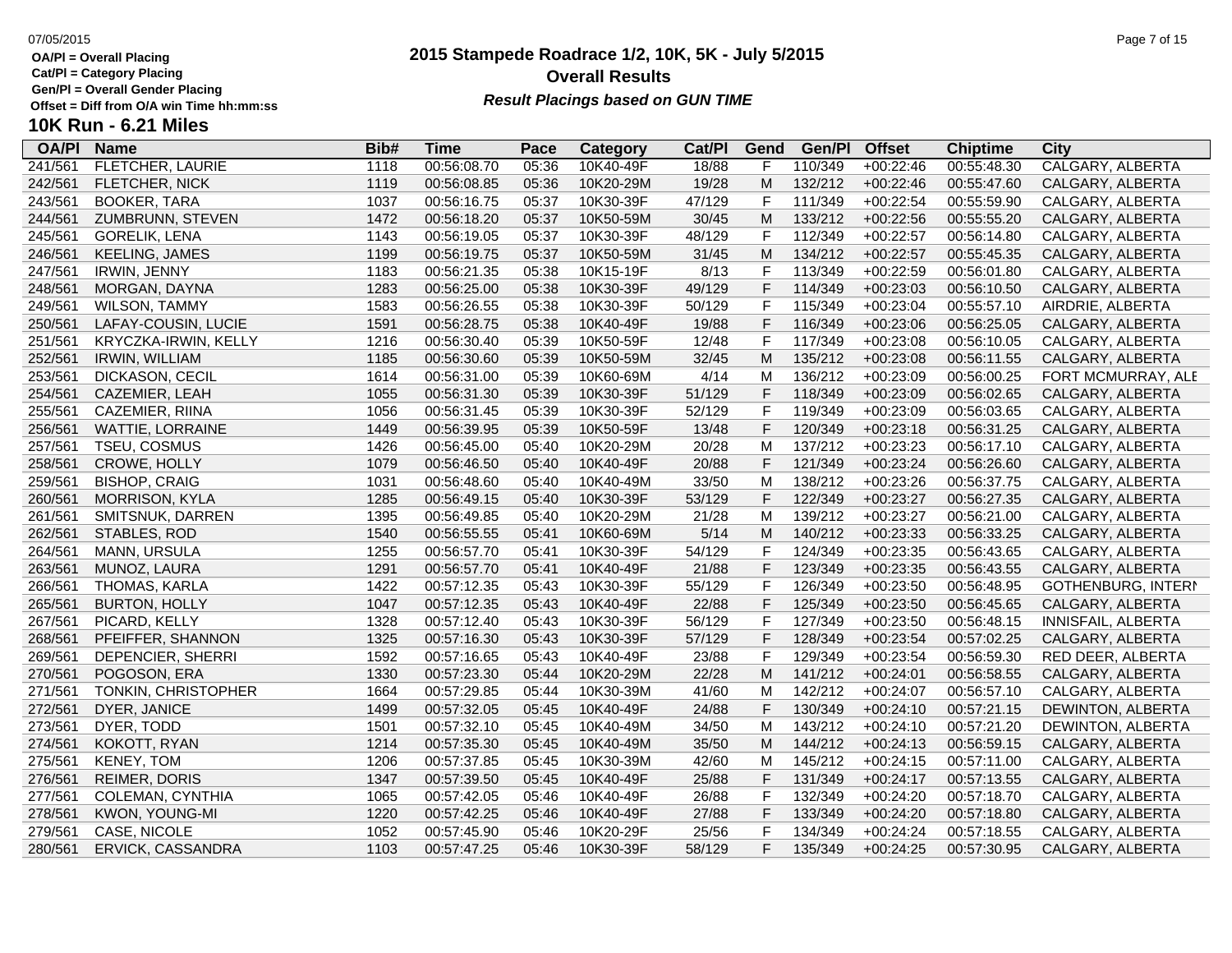**Cat/Pl = Category Placing**

**Gen/Pl = Overall Gender Placing**

### **10K Run - 6.21 Miles**

### **OA/Pl Name Bib# Time Category Cat/Pl Gen/Pl Pace Category Cat/PI Gend Gen/PI Offset Chiptime City**<br>05:46 10K20-29F 26/56 F 136/349 +00:24:26 00:57:44.60 CALGARY. ALBERTA 281/561 MILLS, LAUREN 1534 00:57:47.90 05:46 10K20-29F 26/56 F 136/349 +00:24:26 00:57:44.60 CALGARY, ALBERTA 282/561 GIBSON, MORGAN 1519 00:57:48.05 05:46 10K20-29F 27/56 F 137/349 +00:24:26 00:57:45.45 CALGARY, ALBERTA 283/561 JOBE, STACEY 1192 00:57:50.20 05:47 10K40-49F 28/88 F 138/349 +00:24:28 00:57:36.10 CALGARY, ALBERTA 284/561 GIROUX, MONICA 1138 00:57:51.75 05:47 10K40-49F 29/88 F 139/349 +00:24:29 00:57:48.50 CALGARY, ALBERTA 285/561 SMITH, LEE 1393 00:57:53.80 05:47 10K40-49M 36/50 M 146/212 +00:24:31 00:57:23.05 CALGARY, ALBERTA 286/561 MORRIS, CARLA 1284 00:57:54.70 05:47 10K30-39F 59/129 F 140/349 +00:24:32 00:57:11.30 CALGARY, ALBERTA 287/561 THOMAS, HILARY 1421 00:57:55.15 05:47 10K20-29F 28/56 F 141/349 +00:24:33 00:57:35.05 CALGARY, ALBERTA 288/561 COMLY, PATRICK 1067 00:58:02.60 05:48 10K20-29M 23/28 M 147/212 +00:24:40 00:57:40.95 CALGARY, ALBERTA 289/561 TUCKER, GEETA 1427 00:58:04.75 05:48 10K40-49F 30/88 F 142/349 +00:24:42 00:57:25.40 CALGARY, ALBERTA 290/561 ANDERSON, JAMIE 1009 00:58:07.20 05:48 10K30-39F 60/129 F 143/349 +00:24:45 00:57:49.85 CALGARY, ALBERTA 291/561 MCDUFF, CORIE 1263 00:58:07.40 05:48 10K30-39F 61/129 F 144/349 +00:24:45 00:57:49.90 CALGARY, ALBERTA 292/561 STRETCH, LAURA 1541 00:58:07.85 05:48 10K20-29F 29/56 F 145/349 +00:24:45 00:57:46.30 CALGARY, ALBERTA 293/561 WENGER, MARC 1450 00:58:26.80 05:50 10K30-39M 43/60 M 148/212 +00:25:04 00:58:12.05 CALGARY, ALBERTA 294/561 PHILLIPS, JULIE 1484 00:58:27.00 05:50 10K40-49F 31/88 F 146/349 +00:25:05 00:58:06.95 CALGARY, ALBERTA 295/561 HAY, BRAD 1162 00:58:28.50 05:50 10K40-49M 37/50 M 149/212 +00:25:06 00:58:11.95 CALGARY, ALBERTA 296/561 CARR, CHRIS 1602 00:58:31.25 05:51 10K30-39M 44/60 M 150/212 +00:25:09 00:58:15.80 CALGARY, ALBERTA 297/561 THIBAULT, AMELIE 1420 00:58:31.60 05:51 10K30-39F 62/129 F 147/349 +00:25:09 00:58:01.35 CALGARY, ALBERTA 298/561 BATYCKY, ALEXANDRA 1021 00:58:34.50 05:51 10K30-39F 63/129 F 148/349 +00:25:12 00:58:08.35 CALGARY, ALBERTA 299/561 SCOTT, MARK 1375 00:58:35.60 05:51 10K30-39M 45/60 M 151/212 +00:25:13 00:58:10.35 CALGARY, ALBERTA 300/561 SYER, MELISSA 1413 00:58:39.40 05:51 10K30-39F 64/129 F 149/349 +00:25:17 00:58:10.00 CALGARY, ALBERTA 301/561 THERRIEN, MOLLY 1542 00:58:39.90 05:51 10K30-39F 65/129 F 150/349 +00:25:18 00:58:25.25 CALGARY, ALBERTA 302/561 WIGNES, EMILY 1457 00:58:42.05 05:52 10K30-39F 66/129 F 151/349 +00:25:20 00:58:24.00 CALGARY, ALBERTA 303/561 FLANAGAN, JOCELYN 1658 00:58:50.10 05:53 10K40-49F 32/88 F 152/349 +00:25:28 00:58:30.15 CALGARY, AB 304/561 HOWES, TREVOR 1657 00:58:50.20 05:53 10K30-39M 46/60 M 152/212 +00:25:28 00:58:29.50 TORONTO, ONT 305/561 MARCIL, LORENZO 1257 00:58:57.30 05:53 10K15-19M 5/8 M 153/212 +00:25:35 00:58:43.25 CALGARY, ALBERTA 306/561 VAREY, JENNIFER 1438 00:58:59.95 05:54 10K40-49F 33/88 F 153/349 +00:25:38 00:58:30.75 CALGARY, ALBERTA 307/561 CAZEMIER, JANE 1054 00:59:00.65 05:54 10K50-59F 14/48 F 154/349 +00:25:38 00:58:32.55 CALGARY, ALBERTA 308/561 NORRIS, SHELDON 1300 00:59:02.45 05:54 10K20-29M 24/28 M 154/212 +00:25:40 00:58:33.30 CALGARY, ALBERTA 309/561 CRAMER, DAYLE 1077 00:59:08.05 05:54 10K30-39F 67/129 F 155/349 +00:25:46 00:58:49.75 CALGARY, ALBERTA 310/561 CARTERI, PAM 1051 00:59:08.15 05:54 10K30-39F 68/129 F 156/349 +00:25:46 00:58:41.20 CALGARY, ALBERTA 311/561 AUSTAD, ERIN 1598 1598 00:59:11.65 05:55 10K30-39F 69/129 F 157/349 +00:25:49 00:59:06.85 ROCKY MOUNTAIN HO 312/561 STRANSKY, LISE 1407 00:59:13.95 05:55 10K40-49F 34/88 F 158/349 +00:25:52 00:58:53.25 CALGARY, ALBERTA 313/561 WILLIAMS, ROBIN 1458 00:59:14.20 05:55 10K40-49M 38/50 M 155/212 +00:25:52 00:58:51.20 AIRDRIE, ALBERTA 314/561 BROWN, MITCHEL 1042 00:59:17.35 05:55 10K50-59M 33/45 M 156/212 +00:25:55 00:58:44.60 FORT MACLEOD, ALBE 315/561 GHERAN, JOE 1136 00:59:18.55 05:55 10K60-69M 6/14 M 157/212 +00:25:56 00:59:06.05 EDMONTON, ALBERTA 316/561 BECKER, JEAN 1026 00:59:19.75 05:55 10K20-29F 30/56 F 159/349 +00:25:57 00:58:53.70 CALGARY, ALBERTA 317/561 VEERMAN, ALANNA 1439 00:59:20.50 05:56 10K20-29F 31/56 F 160/349 +00:25:58 00:59:16.15 TORONTO, ONTARIO 318/561 UNDHEIM, SIG 1433 00:59:25.85 05:56 10K50-59M 34/45 M 158/212 +00:26:03 00:59:15.25 CALGARY, ALBERTA 319/561 NAGY, ATTILA 1295 00:59:28.00 05:56 10K40-49M 39/50 M 159/212 +00:26:06 00:58:56.60 CALGARY, ALBERTA 320/561 PANDILA, AMAR 1312 00:59:29.60 05:56 10K50-59M 35/45 M 160/212 +00:26:07 00:59:07.05 CALGARY, ALBERTA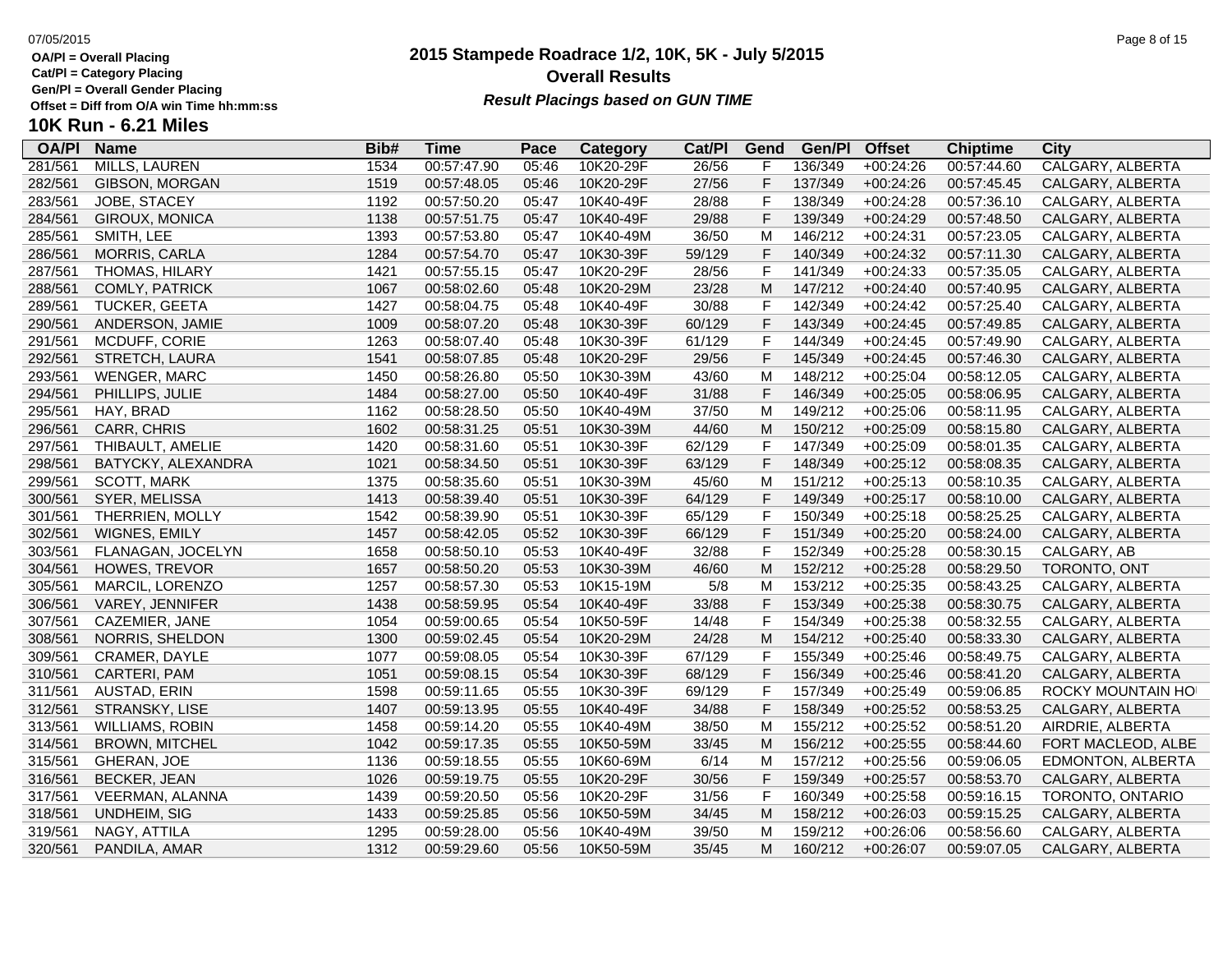**Cat/Pl = Category Placing**

**Gen/Pl = Overall Gender Placing**

# **10K Run - 6.21 Miles**

| <b>OA/PI</b> | <b>Name</b>           | Bib# | <b>Time</b> | Pace  | <b>Category</b> | Cat/PI | Gend         | Gen/Pl  | <b>Offset</b> | <b>Chiptime</b> | <b>City</b>             |
|--------------|-----------------------|------|-------------|-------|-----------------|--------|--------------|---------|---------------|-----------------|-------------------------|
| 321/561      | SYER, TIM             | 1414 | 00:59:29.75 | 05:56 | 10K30-39M       | 47/60  | м            | 161/212 | $+00:26:07$   | 00:58:58.90     | <b>CALGARY, ALBERTA</b> |
| 322/561      | <b>WALLACE, KERRY</b> | 1444 | 00:59:30.25 | 05:57 | 10K50-59M       | 36/45  | M            | 162/212 | $+00:26:08$   | 00:59:13.65     | CALGARY, ALBERTA        |
| 323/561      | QUIGG, KEVIN          | 1337 | 00:59:30.40 | 05:57 | 10K30-39M       | 48/60  | M            | 163/212 | $+00:26:08$   | 00:58:46.50     | RED DEER, ALBERTA       |
| 324/561      | AHENDA, ALLOYS        | 1003 | 00:59:31.95 | 05:57 | 10K50-59M       | 37/45  | M            | 164/212 | $+00:26:10$   | 00:59:07.30     | CALGARY, ALBERTA        |
| 325/561      | LAW, VICKY            | 1227 | 00:59:34.40 | 05:57 | 10K30-39F       | 70/129 | F            | 161/349 | $+00:26:12$   | 00:59:21.40     | CALGARY, ALBERTA        |
| 326/561      | AHENDA, LADONA        | 1584 | 00:59:35.65 | 05:57 | 10K50-59F       | 15/48  | F            | 162/349 | $+00:26:13$   | 00:59:11.70     | CALGARY, ALBERTA        |
| 327/561      | DESTA, WES            | 1654 | 00:59:38.85 | 05:57 | 10K30-39M       | 49/60  | M            | 165/212 | $+00:26:16$   | 00:59:27.75     | CALGARY, ALBERTA        |
| 328/561      | DESTA, BARBARA        | 1655 | 00:59:39.05 | 05:57 | 10K30-39F       | 71/129 | F            | 163/349 | $+00:26:17$   | 00:59:27.90     | CALGARY, ALBERTA        |
| 329/561      | SAURO, KHARA          | 1365 | 00:59:41.10 | 05:58 | 10K30-39F       | 72/129 | F            | 164/349 | $+00:26:19$   | 00:59:20.10     | CALGARY, ALBERTA        |
| 330/561      | FIELD, STEVE          | 1116 | 00:59:47.95 | 05:58 | 10K50-59M       | 38/45  | M            | 166/212 | $+00:26:26$   | 00:59:02.55     | COCHRANE, ALBERTA       |
| 331/561      | TAYLOR, ALICIA        | 1417 | 00:59:53.35 | 05:59 | 10K30-39F       | 73/129 | F            | 165/349 | $+00:26:31$   | 00:59:37.70     | CALGARY, ALBERTA        |
| 332/561      | MAKIN, SHAWNA         | 1531 | 00:59:55.40 | 05:59 | 10K30-39F       | 74/129 | F            | 166/349 | $+00:26:33$   | 00:59:46.35     | CALGARY, ALBERTA        |
| 333/561      | COWLING, CATHY        | 1646 | 00:59:56.85 | 05:59 | 10K30-39F       | 75/129 | F            | 167/349 | $+00:26:34$   | 00:59:34.45     | CALGARY, AB             |
| 334/561      | SPENCER, DANIELLE     | 1607 | 00:59:58.45 | 05:59 | 10K30-39F       | 76/129 | F            | 168/349 | $+00:26:36$   | 00:59:53.60     | ROCKY MOUNTAIN HO       |
| 335/561      | HANNA, PAULETTE       | 1521 | 01:00:02.30 | 06:00 | 10K60-69F       | 4/11   | F            | 169/349 | $+00:26:40$   | 00:59:56.85     | RED DEER, ALBERTA       |
| 336/561      | COSTANZO, SHELLEY     | 1073 | 01:00:10.60 | 06:01 | 10K30-39F       | 77/129 | F            | 170/349 | $+00:26:48$   | 00:59:56.95     | CALGARY, ALBERTA        |
| 337/561      | MOCH, LORI            | 1277 | 01:00:11.70 | 06:01 | 10K50-59F       | 16/48  | F            | 171/349 | $+00:26:49$   | 01:00:05.80     | CALGARY, ALBERTA        |
| 338/561      | LEE, KERRY            | 1642 | 01:00:15.10 | 06:01 | 10K30-39F       | 78/129 | F            | 172/349 | $+00:26:53$   | 00:59:42.35     | CALGARY,                |
| 339/561      | HAMBLIN, BRUCE        | 1594 | 01:00:16.75 | 06:01 | 10K40-49M       | 40/50  | M            | 167/212 | $+00:26:54$   | 00:59:45.65     | AIRDRIE, ALBERTA        |
| 340/561      | FLYNN, MIA            | 1121 | 01:00:19.40 | 06:01 | 10K14&UF        | 2/2    | F            | 173/349 | $+00:26:57$   | 00:59:52.90     | CALGARY, ALBERTA        |
| 341/561      | COOZE, MICHELLE       | 1071 | 01:00:19.75 | 06:01 | 10K40-49F       | 35/88  | F            | 174/349 | $+00:26:57$   | 00:59:35.50     | CALGARY, ALBERTA        |
| 342/561      | FLYNN, ETHAN          | 1120 | 01:00:20.50 | 06:02 | 10K40-49M       | 41/50  | M            | 168/212 | $+00:26:58$   | 00:59:53.55     | CALGARY, ALBERTA        |
| 343/561      | HASSELBERG, SHANE     | 1160 | 01:00:32.40 | 06:03 | 10K30-39M       | 50/60  | M            | 169/212 | $+00:27:10$   | 01:00:01.15     | AIRDRIE, ALBERTA        |
| 344/561      | DERBECKER, SUZANNE    | 1090 | 01:00:33.95 | 06:03 | 10K50-59F       | 17/48  | F            | 175/349 | $+00:27:12$   | 01:00:28.10     | CALGARY, ALBERTA        |
| 345/561      | SLOAN, ERIN           | 1563 | 01:00:44.20 | 06:04 | 10K20-29F       | 32/56  | F            | 176/349 | $+00:27:22$   | 01:00:14.10     | CALGARY, ALBERTA        |
| 346/561      | DAVIDSON, KELSEY      | 1084 | 01:00:44.95 | 06:04 | 10K30-39F       | 79/129 | F            | 177/349 | $+00:27:23$   | 01:00:15.20     | AIRDRIE, ALBERTA        |
| 347/561      | <b>BAKALIK, JUDY</b>  | 1506 | 01:00:52.55 | 06:05 | 10K50-59F       | 18/48  | F            | 178/349 | $+00:27:30$   | 01:00:34.35     | CALGARY, ALBERTA        |
| 348/561      | <b>BALL, DAVID</b>    | 1648 | 01:00:54.15 | 06:05 | 10K50-59M       | 39/45  | М            | 170/212 | $+00:27:32$   | 01:00:24.40     | CALGARY, AB             |
| 349/561      | SAIP, BARRY           | 1358 | 01:00:54.85 | 06:05 | 10K50-59M       | 40/45  | M            | 171/212 | $+00:27:32$   | 01:00:37.45     | QUESNEL, BRITISH CO     |
| 350/561      | WORTHINGTON, ROXANNE  | 1465 | 01:00:57.20 | 06:05 | 10K20-29F       | 33/56  | F            | 179/349 | $+00:27:35$   | 01:00:53.65     | CALGARY, ALBERTA        |
| 351/561      | ASHTON, KEARA         | 1011 | 01:00:59.00 | 06:05 | 10K30-39F       | 80/129 | F            | 180/349 | $+00:27:37$   | 01:00:33.45     | CALGARY, ALBERTA        |
| 352/561      | BORLE, ANDREA         | 1473 | 01:01:03.30 | 06:06 | 10K40-49F       | 36/88  | F            | 181/349 | $+00:27:41$   | 01:00:54.60     | ST ALBERT, ALBERTA      |
| 353/561      | TULIP, JENNIFER       | 1493 | 01:01:03.40 | 06:06 | 10K60-69F       | 5/11   | F            | 182/349 | $+00:27:41$   | 01:00:53.95     | EDMONTON, ALBERTA       |
| 354/561      | FRANK, KELLY          | 1126 | 01:01:06.75 | 06:06 | 10K30-39F       | 81/129 | $\mathsf{F}$ | 183/349 | $+00:27:44$   | 01:00:23.60     | CALGARY, ALBERTA        |
| 355/561      | FEQUET, MEGHAN        | 1113 | 01:01:13.35 | 06:07 | 10K20-29F       | 34/56  | $\mathsf{F}$ | 184/349 | $+00:27:51$   | 01:01:04.60     | CALGARY, ALBERTA        |
| 356/561      | <b>SCHULER, NANCY</b> | 1374 | 01:01:15.00 | 06:07 | 10K50-59F       | 19/48  | F            | 185/349 | $+00:27:53$   | 01:00:31.60     | PINANTAN LAKE, BRITI    |
| 357/561      | <b>WILSON, MONIKA</b> | 1548 | 01:01:16.00 | 06:07 | 10K20-29F       | 35/56  | F            | 186/349 | $+00:27:54$   | 01:01:04.00     | LAC LA BICHE, ALBERT    |
| 358/561      | LOWE, CHERISE         | 1237 | 01:01:17.45 | 06:07 | 10K20-29F       | 36/56  | F            | 187/349 | $+00:27:55$   | 01:00:42.50     | CALGARY, ALBERTA        |
| 359/561      | SMITH, CATHERINE      | 1486 | 01:01:18.05 | 06:07 | 10K40-49F       | 37/88  | F            | 188/349 | $+00:27:56$   | 01:00:57.30     | CALGARY, ALBERTA        |
| 360/561      | TERPSTRA, NADINE      | 1419 | 01:01:19.10 | 06:07 | 10K40-49F       | 38/88  | F            | 189/349 | $+00:27:57$   | 01:01:04.85     | RED DEER, ALBERTA       |
|              |                       |      |             |       |                 |        |              |         |               |                 |                         |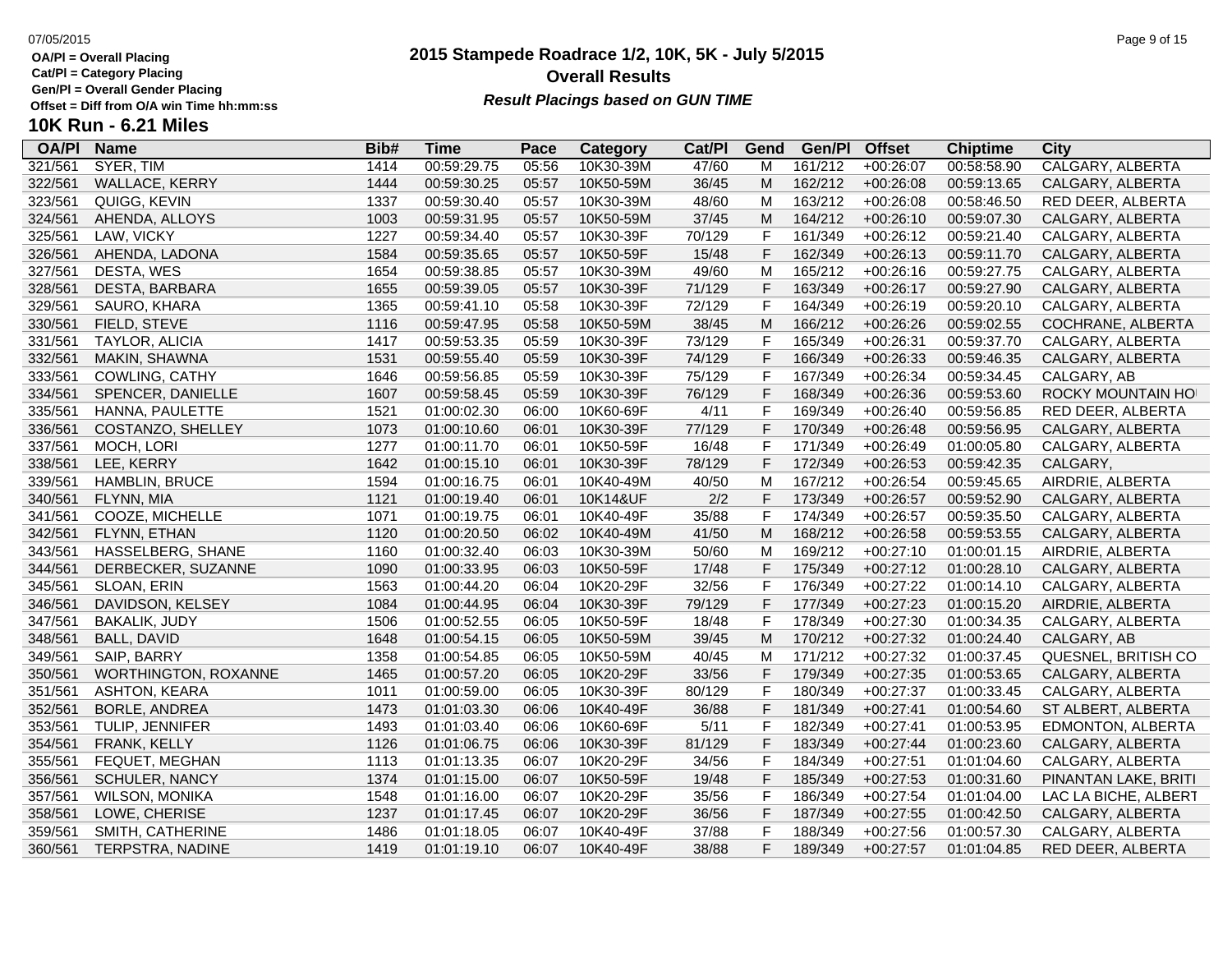**Cat/Pl = Category Placing**

**Gen/Pl = Overall Gender Placing**

### **2015 Stampede Roadrace 1/2, 10K, 5K - July 5/2015** 07/05/2015 Page 10 of 15 **Overall Results**

**Result Placings based on GUN TIME** 

| <b>OA/PI</b> | <b>Name</b>               | Bib# | Time        | Pace  | Category  | Cat/PI | Gend           | Gen/Pl  | <b>Offset</b> | <b>Chiptime</b> | City                      |
|--------------|---------------------------|------|-------------|-------|-----------|--------|----------------|---------|---------------|-----------------|---------------------------|
| 361/561      | DALBY, NIKKI              | 1083 | 01:01:20.00 | 06:08 | 10K30-39F | 82/129 |                | 190/349 | $+00:27:58$   | 01:00:45.35     | <b>CALGARY, ALBERTA</b>   |
| 362/561      | MCCAULEY, SHEILA          | 1532 | 01:01:23.75 | 06:08 | 10K50-59F | 20/48  | F              | 191/349 | $+00:28:01$   | 01:01:09.80     | CALGARY, ALBERTA          |
| 363/561      | MATTIE, ANTHONY           | 1259 | 01:01:25.85 | 06:08 | 10K30-39M | 51/60  | M              | 172/212 | $+00:28:03$   | 01:01:17.30     | COCHRANE, ALBERTA         |
| 364/561      | HAMBLIN, ASHLEE           | 1616 | 01:01:26.25 | 06:08 | 10K20-29F | 37/56  | F              | 192/349 | $+00:28:04$   | 01:00:55.80     | AIRDRIE, ALBERTA          |
| 365/561      | EPP, KIMIKO               | 1102 | 01:01:27.85 | 06:08 | 10K30-39F | 83/129 | $\mathsf{F}$   | 193/349 | $+00:28:05$   | 01:01:18.10     | LETHBRIDGE, ALBERT/       |
| 366/561      | FARRIS, KIMBERLEY         | 1634 | 01:01:30.75 | 06:09 | 10K30-39F | 84/129 | $\mathsf F$    | 194/349 | $+00:28:08$   | 01:01:27.00     | CALGARY, ALBERTA          |
| 367/561      | PANNETT, TRACY            | 1314 | 01:01:31.55 | 06:09 | 10K50-59F | 21/48  | F              | 195/349 | $+00:28:09$   | 01:00:56.40     | CALGARY, ALBERTA          |
| 368/561      | <b>HABERLIN, MATT</b>     | 1150 | 01:01:32.80 | 06:09 | 10K20-29M | 25/28  | M              | 173/212 | $+00:28:10$   | 01:01:05.95     | CALGARY, ALBERTA          |
| 369/561      | HAMBLIN, SHERRI           | 1632 | 01:01:33.65 | 06:09 | 10K40-49F | 39/88  | F              | 196/349 | $+00:28:11$   | 01:01:02.90     | AIRDRIE, ALBERTA          |
| 370/561      | <b>BATYCKY, JENNIFER</b>  | 1022 | 01:01:33.90 | 06:09 | 10K40-49F | 40/88  | F              | 197/349 | $+00:28:12$   | 01:01:08.60     | CALGARY, ALBERTA          |
| 371/561      | <b>BERTIN, SHAWNA</b>     | 1030 | 01:01:48.75 | 06:10 | 10K30-39F | 85/129 | F              | 198/349 | $+00:28:26$   | 01:01:26.80     | CALGARY, ALBERTA          |
| 372/561      | KEITH, JULIE              | 1203 | 01:01:51.00 | 06:11 | 10K40-49F | 41/88  | $\mathsf{F}$   | 199/349 | $+00:28:29$   | 01:01:33.95     | <b>GLASGOW, INTERNATI</b> |
| 373/561      | KEITH, FIN                | 1202 | 01:01:51.15 | 06:11 | 10K40-49M | 42/50  | M              | 174/212 | $+00:28:29$   | 01:01:34.00     | <b>GLASGOW, INTERNATI</b> |
| 374/561      | LINTERMAN, RHONDA         | 1233 | 01:01:51.85 | 06:11 | 10K40-49F | 42/88  | F              | 200/349 | $+00:28:29$   | 01:01:23.20     | AIRDRIE, ALBERTA          |
| 375/561      | SAIP, SUE                 | 1359 | 01:01:58.15 | 06:11 | 10K40-49F | 43/88  | F              | 201/349 | $+00:28:36$   | 01:01:40.25     | QUESNEL, BRITISH CO       |
| 376/561      | RAVENHILL, LEANNE         | 1606 | 01:02:02.85 | 06:12 | 10K40-49F | 44/88  | $\mathsf F$    | 202/349 | $+00:28:40$   | 01:01:44.35     | CALGARY, ALBERTA          |
| 377/561      | WATTIE, DIANA             | 1448 | 01:02:06.20 | 06:12 | 10K20-29F | 38/56  | F              | 203/349 | $+00:28:44$   | 01:01:57.55     | CALGARY, ALBERTA          |
| 378/561      | O'REILLY, LINDSAY         | 1303 | 01:02:07.65 | 06:12 | 10K30-39F | 86/129 | $\mathsf{F}$   | 204/349 | $+00:28:45$   | 01:01:50.10     | CALGARY, ALBERTA          |
| 379/561      | <b>CUNNINGHAM, NICOLE</b> | 1080 | 01:02:11.10 | 06:13 | 10K30-39F | 87/129 | $\mathsf{F}$   | 205/349 | $+00:28:49$   | 01:01:43.30     | CALGARY, ALBERTA          |
| 380/561      | <b>GERMAN, VICTORIA</b>   | 1134 | 01:02:13.05 | 06:13 | 10K40-49F | 45/88  | F              | 206/349 | $+00:28:51$   | 01:01:47.65     | CALGARY, ALBERTA          |
| 381/561      | SMITH, MARNIE             | 1394 | 01:02:13.75 | 06:13 | 10K40-49F | 46/88  | $\mathsf{F}$   | 207/349 | $+00:28:51$   | 01:01:42.30     | AIRDRIE, ALBERTA          |
| 382/561      | HASSELBERG, SHELLEY       | 1161 | 01:02:14.25 | 06:13 | 10K30-39F | 88/129 | $\mathsf F$    | 208/349 | $+00:28:52$   | 01:01:42.60     | AIRDRIE, ALBERTA          |
| 383/561      | FERHATOGLU, DENIZ         | 1114 | 01:02:20.40 | 06:14 | 10K30-39F | 89/129 | $\mathsf F$    | 209/349 | $+00:28:58$   | 01:01:55.85     | CALGARY, ALBERTA          |
| 384/561      | <b>HINTON, THOMAS</b>     | 1171 | 01:02:23.70 | 06:14 | 10K30-39M | 52/60  | M              | 175/212 | $+00:29:01$   | 01:01:37.05     | CALGARY, ALBERTA          |
| 385/561      | <b>WASHCUK, MELISSA</b>   | 1446 | 01:02:26.10 | 06:14 | 10K30-39F | 90/129 | F              | 210/349 | $+00:29:04$   | 01:02:20.05     | CALGARY, ALBERTA          |
| 386/561      | <b>BURT, JENNIFER</b>     | 1046 | 01:02:26.90 | 06:14 | 10K40-49F | 47/88  | $\mathsf F$    | 211/349 | $+00:29:05$   | 01:01:52.85     | CALGARY, ALBERTA          |
| 387/561      | GLOWASKY, RIO             | 1139 | 01:02:29.70 | 06:14 | 10K30-39F | 91/129 | F              | 212/349 | $+00:29:07$   | 01:02:23.45     | CALGARY, ALBERTA          |
| 388/561      | CUTTS, WILL               | 1081 | 01:02:31.90 | 06:15 | 10K30-39M | 53/60  | M              | 176/212 | $+00:29:10$   | 01:02:10.60     | CALKGARY, ALBERTA         |
| 389/561      | WILTSE, KIM               | 1459 | 01:02:32.10 | 06:15 | 10K30-39F | 92/129 | F              | 213/349 | $+00:29:10$   | 01:02:10.25     | CALGARY, ALBERTA          |
| 390/561      | KARVINEN, TRISHA          | 1197 | 01:02:32.90 | 06:15 | 10K40-49F | 48/88  | F              | 214/349 | $+00:29:11$   | 01:02:01.35     | CALGARY, ALBERTA          |
| 391/561      | RIVERA, KATHERINE         | 1579 | 01:02:32.90 | 06:15 | 10K30-39F | 93/129 | $\mathsf F$    | 215/349 | $+00:29:11$   | 01:02:28.90     | CALGARY, ALBERTA          |
| 392/561      | SNELL, FRED               | 1396 | 01:02:36.95 | 06:15 | 10K60-69M | 7/14   | M              | 177/212 | $+00:29:15$   | 01:02:29.90     | CALAGARY, ALBERTA         |
| 393/561      | WONG, WENDY               | 1463 | 01:02:41.25 | 06:16 | 10K40-49F | 49/88  | F              | 216/349 | $+00:29:19$   | 01:02:17.25     | CALGARY, ALBERTA          |
| 394/561      | HARASYM, PATRICIA         | 1672 | 01:02:52.65 | 06:17 | 10K50-59F | 22/48  | F              | 217/349 | $+00:29:30$   | 01:02:17.30     | CALGARY, ALBERTA          |
| 395/561      | <b>BOLITHO, SHERI</b>     | 1035 | 01:02:56.65 | 06:17 | 10K30-39F | 94/129 | $\mathsf{F}$   | 218/349 | $+00:29:34$   | 01:02:45.85     | CALGARY, ALBERTA          |
| 396/561      | <b>MCKAIN, AMBER</b>      | 1656 | 01:02:57.30 | 06:17 | 10K30-39F | 95/129 | $\overline{F}$ | 219/349 | $+00:29:35$   | 01:02:42.30     | CALGARY,                  |
| 397/561      | VAN RYN, BROOKLYNN        | 1566 | 01:02:59.25 | 06:17 | 10K20-29F | 39/56  | F              | 220/349 | $+00:29:37$   | 01:02:30.90     | CALGARY, ALBERTA          |
| 398/561      | LIANG, BRIAN              | 1560 | 01:02:59.25 | 06:17 | 10K20-29M | 26/28  | M              | 178/212 | $+00:29:37$   | 01:02:30.90     | CALGARY, ALBERTA          |
| 399/561      | STORBAKKEN, DEREK         | 1626 | 01:03:11.20 | 06:19 | 10K30-39M | 54/60  | M              | 179/212 | $+00:29:49$   | 01:02:55.55     | CALGARY, ALBERTA          |
| 400/561      | COOK, JASON               | 1069 | 01:03:24.45 | 06:20 | 10K40-49M | 43/50  | M              | 180/212 | $+00:30:02$   | 01:02:51.20     | CALGARY, ALBERTA          |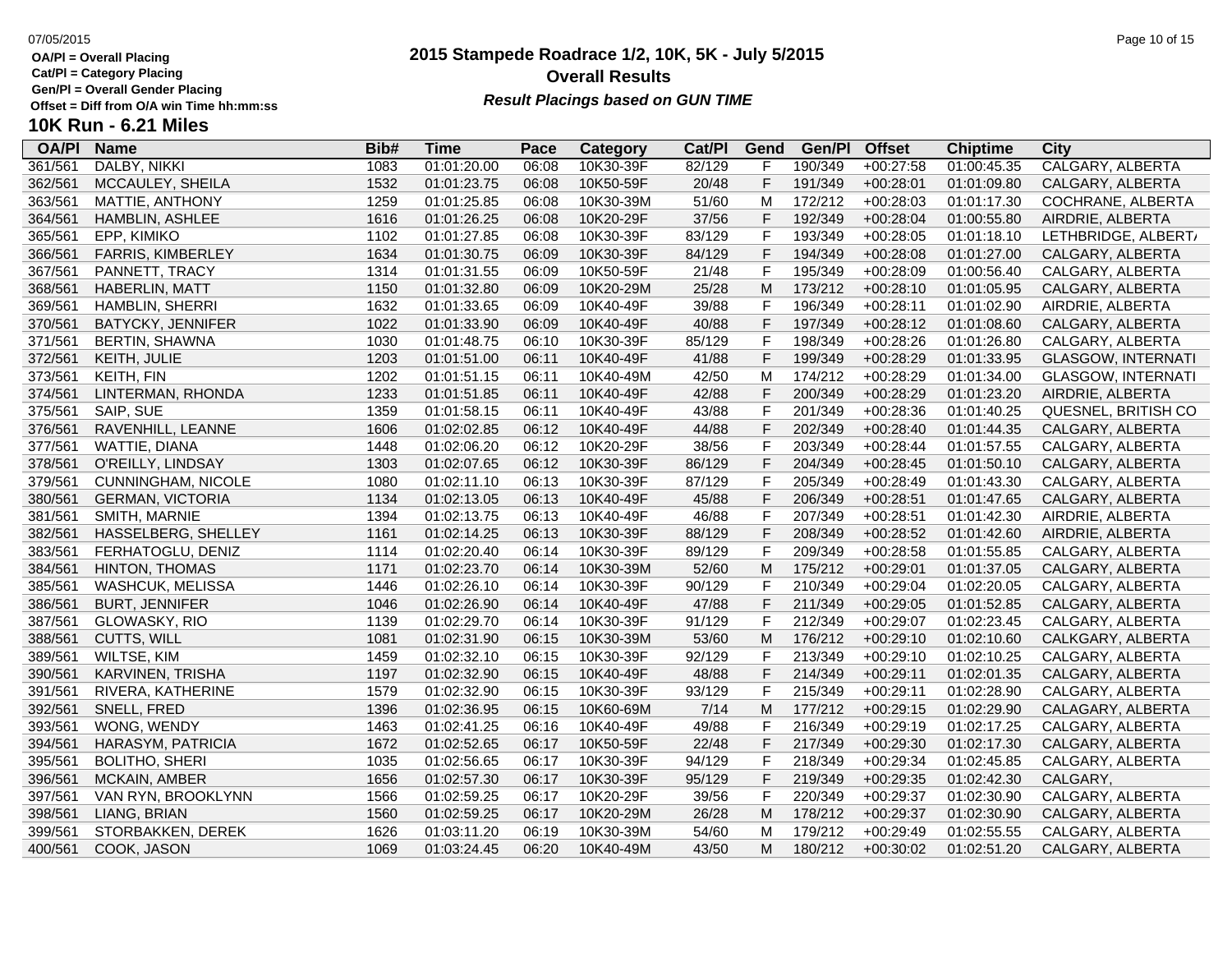**Cat/Pl = Category Placing**

# **Gen/Pl = Overall Gender Placing**

## **10K Run - 6.21 Miles**

| <b>OA/PI</b> | <b>Name</b>             | Bib# | <b>Time</b> | Pace  | Category  | Cat/PI  | Gend         | Gen/Pl  | <b>Offset</b> | <b>Chiptime</b> | City                      |
|--------------|-------------------------|------|-------------|-------|-----------|---------|--------------|---------|---------------|-----------------|---------------------------|
| 401/561      | PANDILA, CATHY          | 1313 | 01:03:26.55 | 06:20 | 10K40-49F | 50/88   |              | 221/349 | $+00:30:04$   | 01:03:03.70     | CALGARY, ALBERTA          |
| 402/561      | POIRIER, LESLIE         | 1331 | 01:03:27.65 | 06:20 | 10K30-39F | 96/129  | E            | 222/349 | $+00:30:05$   | 01:03:05.25     | CALGARY, ALBERTA          |
| 403/561      | MACKENZIE, LINDSAY      | 1247 | 01:03:27.70 | 06:20 | 10K30-39F | 97/129  | F            | 223/349 | $+00:30:05$   | 01:03:04.50     | CALGARY, ALBERTA          |
| 404/561      | SANDS, CHRISTINA        | 1361 | 01:03:31.85 | 06:21 | 10K30-39F | 98/129  | F            | 224/349 | $+00:30:09$   | 01:02:59.40     | CALGARY, ALBERTA          |
| 405/561      | SCHIMPF, KARLIE         | 1371 | 01:03:32.35 | 06:21 | 10K20-29F | 40/56   | F            | 225/349 | $+00:30:10$   | 01:03:01.40     | CALGARY, ALBERTA          |
| 406/561      | POLLOCK, COURTNEY       | 1332 | 01:03:32.35 | 06:21 | 10K20-29F | 41/56   | F            | 226/349 | $+00:30:10$   | 01:03:01.45     | CALGARY, ALBERTA          |
| 407/561      | MCGRATH, JOSEPH         | 1265 | 01:03:36.10 | 06:21 | 10K50-59M | 41/45   | M            | 181/212 | $+00:30:14$   | 01:03:01.15     | FORT MCMURRAY, ALE        |
| 408/561      | MCGRATH, JOE            | 1264 | 01:03:36.75 | 06:21 | 10K30-39M | 55/60   | M            | 182/212 | $+00:30:14$   | 01:03:02.30     | CALGARY, ALBERTA          |
| 409/561      | O CONNELL, JENNIFER     | 1301 | 01:03:43.75 | 06:22 | 10K20-29F | 42/56   | F            | 227/349 | $+00:30:21$   | 01:03:15.30     | CALGARY, ALBERTA          |
| 410/561      | <b>TAYLOR, CORY</b>     | 1418 | 01:03:47.35 | 06:22 | 10K40-49M | 44/50   | M            | 183/212 | $+00:30:25$   | 01:03:32.60     | CALGARY, ALBERTA          |
| 411/561      | KEMP, ANITA             | 1205 | 01:03:54.50 | 06:23 | 10K40-49F | 51/88   | F            | 228/349 | $+00:30:32$   | 01:03:41.75     | <b>BRAGG CREEK, ALBER</b> |
| 412/561      | WOO, CLAUDIA            | 1464 | 01:03:57.30 | 06:23 | 10K40-49F | 52/88   | $\mathsf F$  | 229/349 | $+00:30:35$   | 01:03:28.05     | CALGARY, ALBERTA          |
| 413/561      | R, BREE                 | 1340 | 01:04:07.40 | 06:24 | 10K40-49F | 53/88   | F            | 230/349 | $+00:30:45$   | 01:03:51.80     | CALGARY, ALBERTA          |
| 414/561      | CAMPBELL, SHERYL        | 1639 | 01:04:09.45 | 06:24 | 10K50-59F | 23/48   | F            | 231/349 | $+00:30:47$   | 01:03:35.35     | AIRDRIE, ALBERTA          |
| 415/561      | FROST, AMANDA           | 1129 | 01:04:18.55 | 06:25 | 10K30-39F | 99/129  | F            | 232/349 | $+00:30:56$   | 01:03:48.45     | AIRDRIE, ALBERTA          |
| 416/561      | GYONYOR, MARY LOU       | 1149 | 01:04:20.25 | 06:26 | 10K60-69F | 6/11    | F            | 233/349 | $+00:30:58$   | 01:03:39.25     | CALGARY, ALBERTA          |
| 417/561      | <b>ITO, YOSHIAKI</b>    | 1187 | 01:04:24.60 | 06:26 | 10K70+M   | 1/2     | M            | 184/212 | $+00:31:02$   | 01:04:21.35     | CALGARY, ALBERTA          |
| 418/561      | SCOTT, STACEY           | 1376 | 01:04:29.05 | 06:26 | 10K40-49F | 54/88   | F            | 234/349 | $+00:31:07$   | 01:04:02.70     | CALGARY, ALBERTA          |
| 419/561      | KING, AMANDA            | 1212 | 01:04:32.85 | 06:27 | 10K20-29F | 43/56   | F            | 235/349 | $+00:31:10$   | 01:04:04.40     | CALGARY, ALBERTA          |
| 420/561      | COVERLY, LEE-ANN        | 1075 | 01:04:33.40 | 06:27 | 10K30-39F | 100/129 | F            | 236/349 | $+00:31:11$   | 01:04:29.35     | CALGARY, ALBERTA          |
| 421/561      | KHAN, SAMEENA           | 1209 | 01:04:34.15 | 06:27 | 10K30-39F | 101/129 | F            | 237/349 | $+00:31:12$   | 01:04:27.95     | CALGARY, ALBERTA          |
| 422/561      | HUGHES, TAMMY           | 1179 | 01:04:35.45 | 06:27 | 10K40-49F | 55/88   | F            | 238/349 | $+00:31:13$   | 01:04:11.75     | CALGARY, ALBERTA          |
| 423/561      | <b>BOSCH, JULIE</b>     | 1038 | 01:04:35.50 | 06:27 | 10K40-49F | 56/88   | F            | 239/349 | $+00:31:13$   | 01:04:11.75     | CALGARY, ALBERTA          |
| 424/561      | MAGSOMBOL, ARNEL        | 1482 | 01:04:40.55 | 06:28 | 10K40-49M | 45/50   | M            | 185/212 | $+00:31:18$   | 01:04:33.30     | CALGARY, ALBERTA          |
| 425/561      | <b>MORRISON, KELLY</b>  | 1621 | 01:04:41.15 | 06:28 | 10K40-49F | 57/88   | F            | 240/349 | $+00:31:19$   | 01:03:53.10     | CALGARY, ALBERTA          |
| 426/561      | <b>WILCOTT, HEATHER</b> | 1630 | 01:04:41.60 | 06:28 | 10K40-49F | 58/88   | F            | 241/349 | $+00:31:19$   | 01:03:53.45     | CALGARY, ALBERTA          |
| 427/561      | LEAHY, LINDA            | 1559 | 01:04:46.15 | 06:28 | 10K50-59F | 24/48   | F            | 242/349 | $+00:31:24$   | 01:04:33.65     | CALGARY, ALBERTA          |
| 428/561      | <b>WILLIAMS, TRACY</b>  | 1631 | 01:04:47.75 | 06:28 | 10K50-59F | 25/48   | F            | 243/349 | $+00:31:25$   | 01:04:13.50     | CALGARY, ALBERTA          |
| 429/561      | ZJALIC, ZDRAVKO         | 1470 | 01:04:52.25 | 06:29 | 10K30-39M | 56/60   | M            | 186/212 | $+00:31:30$   | 01:04:29.30     | CALGARY, ALBERTA          |
| 430/561      | WONG, KATHERINE         | 1462 | 01:04:59.75 | 06:29 | 10K30-39F | 102/129 | F            | 244/349 | $+00:31:37$   | 01:04:30.70     | CALGARY, ALBERTA          |
| 431/561      | ABRAHAM, SALLY          | 1495 | 01:05:05.90 | 06:30 | 10K30-39F | 103/129 | F            | 245/349 | $+00:31:44$   | 01:04:46.00     | CALGARY, ALBERTA          |
| 432/561      | ILNYCKYJ, MARIA         | 1181 | 01:05:09.50 | 06:30 | 10K50-59F | 26/48   | E            | 246/349 | $+00:31:47$   | 01:04:44.70     | HOUSTON, TEXAS            |
| 433/561      | KETCHEN, COURTNEY       | 1208 | 01:05:12.25 | 06:31 | 10K20-29F | 44/56   | F            | 247/349 | $+00:31:50$   | 01:04:57.00     | CALGARY, ALBERTA          |
| 434/561      | GESCHER, JOHN           | 1650 | 01:05:27.05 | 06:32 | 10K50-59M | 42/45   | M            | 187/212 | $+00:32:05$   | 01:04:51.70     | CALGARY, AB               |
| 435/561      | STYCZEN, MIKE           | 1627 | 01:05:27.40 | 06:32 | 10K40-49M | 46/50   | M            | 188/212 | $+00:32:05$   | 01:05:02.15     | CALGARY, ALBERTA          |
| 436/561      | DICKINSON, LINDA        | 1093 | 01:05:31.45 | 06:33 | 10K40-49F | 59/88   | $\mathsf{F}$ | 248/349 | $+00:32:09$   | 01:05:10.00     | AIRDRIE, ALBERTA          |
| 437/561      | <b>DYCK, PATRICIA</b>   | 1098 | 01:05:39.30 | 06:33 | 10K40-49F | 60/88   | F            | 249/349 | $+00:32:17$   | 01:05:26.45     | AIRDRIE, ALBERTA          |
| 438/561      | <b>BARQUEST, LINDA</b>  | 1020 | 01:05:39.50 | 06:33 | 10K30-39F | 104/129 | E            | 250/349 | $+00:32:17$   | 01:05:08.15     | CALGARY, ALBERTA          |
| 439/561      | BROWN, SUSAN            | 1043 | 01:05:39.85 | 06:33 | 10K40-49F | 61/88   | F            | 251/349 | $+00:32:17$   | 01:05:08.30     | CALGARY, ALBERTA          |
| 440/561      | KERNAN, SHEILA          | 1527 | 01:05:45.80 | 06:34 | 10K30-39F | 105/129 | F            | 252/349 | $+00:32:23$   | 01:05:27.30     | CALGARY, ALBERTA          |

**2015 Stampede Roadrace 1/2, 10K, 5K - July 5/2015**

**Result Placings based on GUN TIME** 

**Overall Results**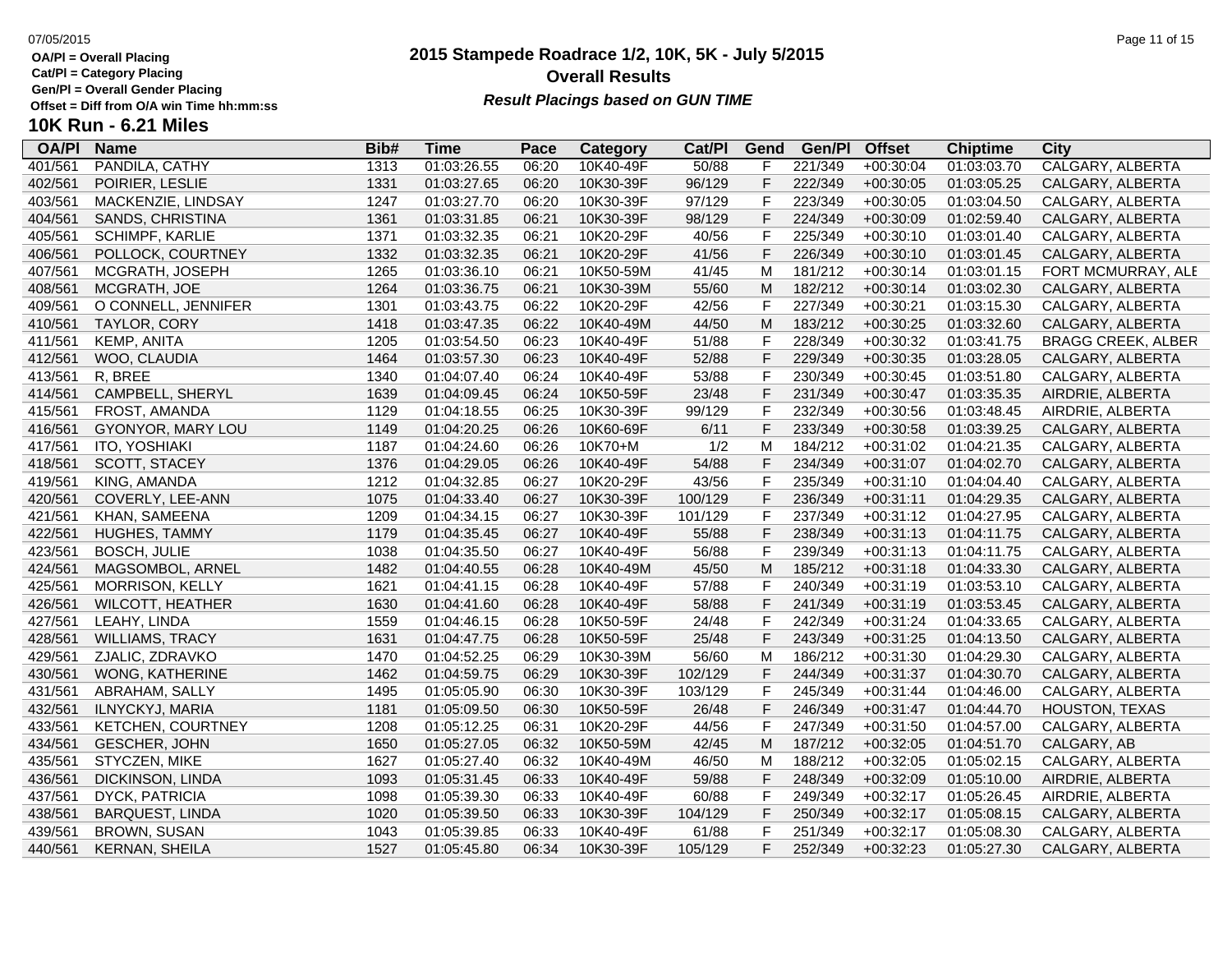**Cat/Pl = Category Placing**

**Gen/Pl = Overall Gender Placing**

### **2015 Stampede Roadrace 1/2, 10K, 5K - July 5/2015** 07/05/2015 Page 12 of 15 **Overall Results Result Placings based on GUN TIME**

| <b>OA/PI</b> | <b>Name</b>                | Bib# | Time        | Pace  | Category  | Cat/Pl  | Gend         | Gen/Pl  | <b>Offset</b> | <b>Chiptime</b> | City                    |
|--------------|----------------------------|------|-------------|-------|-----------|---------|--------------|---------|---------------|-----------------|-------------------------|
| 441/561      | LUCHIA, ANDREA             | 1238 | 01:05:46.95 | 06:34 | 10K30-39F | 106/129 | F            | 253/349 | $+00:32:25$   | 01:05:15.40     | <b>CALGARY, ALBERTA</b> |
| 442/561      | JEANSON, NATASHIA          | 1190 | 01:05:47.15 | 06:34 | 10K40-49F | 62/88   | F            | 254/349 | $+00:32:25$   | 01:05:16.10     | CALGARY, ALBERTA        |
| 443/561      | MUENCHRATH, ALANA          | 1286 | 01:05:51.40 | 06:35 | 10K15-19F | 9/13    | F            | 255/349 | $+00:32:29$   | 01:05:40.85     | ROCKYFORD, ALBERT/      |
| 444/561      | TWIN, ORLEANE              | 1430 | 01:05:51.85 | 06:35 | 10K30-39F | 107/129 | F            | 256/349 | $+00:32:29$   | 01:05:34.95     | CALGARY, ALBERTA        |
| 445/561      | HODGINS, KATHRYN           | 1523 | 01:06:03.10 | 06:36 | 10K50-59F | 27/48   | F            | 257/349 | $+00:32:41$   | 01:05:54.65     | KNUTSFORD, BRITISH      |
| 446/561      | MACLEAN, MICHELLE          | 1248 | 01:06:07.95 | 06:36 | 10K40-49F | 63/88   | F            | 258/349 | $+00:32:46$   | 01:05:54.95     | LARDOISE, NOVA SCO      |
| 447/561      | HILL, CATRIONA             | 1576 | 01:06:11.30 | 06:37 | 10K40-49F | 64/88   | $\mathsf{F}$ | 259/349 | $+00:32:49$   | 01:05:55.35     | REDWOOD MEADOWS,        |
| 448/561      | MICHAUD, LYNN              | 1272 | 01:06:20.10 | 06:38 | 10K30-39F | 108/129 | F            | 260/349 | $+00:32:58$   | 01:06:06.40     | CALGARY, ALBERTA        |
| 449/561      | <b>MEARNS, BRIDGET</b>     | 1271 | 01:06:21.70 | 06:38 | 10K40-49F | 65/88   | F            | 261/349 | $+00:32:59$   | 01:05:40.15     | LETHBRIDGE, ALBERT/     |
| 450/561      | HENDERSON, COLLEEN         | 1166 | 01:06:40.45 | 06:40 | 10K40-49F | 66/88   | F            | 262/349 | $+00:33:18$   | 01:06:30.40     | CANMORE, ALBERTA        |
| 451/561      | HOU, TASHA                 | 1175 | 01:06:50.40 | 06:41 | 10K15-19F | 10/13   | F            | 263/349 | $+00:33:28$   | 01:06:32.25     | CALGARY, ALBERTA        |
| 452/561      | SELF, DANIELLE             | 1380 | 01:07:02.85 | 06:42 | 10K30-39F | 109/129 | $\mathsf F$  | 264/349 | $+00:33:40$   | 01:06:37.00     | CALGARY, ALBERTA        |
| 453/561      | MAURO, KELLY               | 1260 | 01:07:03.00 | 06:42 | 10K40-49F | 67/88   | F            | 265/349 | $+00:33:41$   | 01:06:36.25     | CALGARY, ALBERTA        |
| 454/561      | KAETLER, JENNIFER          | 1196 | 01:07:03.10 | 06:42 | 10K30-39F | 110/129 | F            | 266/349 | $+00:33:41$   | 01:06:36.15     | LANGLEY, BRITISH CO     |
| 455/561      | HAIGHT-SHERRY, KRISTA      | 1151 | 01:07:03.80 | 06:42 | 10K30-39F | 111/129 | F            | 267/349 | $+00:33:41$   | 01:06:13.80     | CALGARY, ALBERTA        |
| 456/561      | <b>BRAGER, NANCY</b>       | 1039 | 01:07:04.75 | 06:42 | 10K60-69F | 7/11    | $\mathsf F$  | 268/349 | $+00:33:42$   | 01:06:45.95     | CALGARY, ALBERTA        |
| 457/561      | BOGAART, JANNA             | 1033 | 01:07:05.30 | 06:42 | 10K30-39F | 112/129 | F            | 269/349 | $+00:33:43$   | 01:06:36.65     | CALGARY, ALBERTA        |
| 458/561      | QUINN, KRIS                | 1339 | 01:07:08.50 | 06:42 | 10K40-49M | 47/50   | M            | 189/212 | $+00:33:46$   | 01:06:58.75     | CALGARY, ALBERTA        |
| 459/561      | <b>TKACHUK, KERI</b>       | 1645 | 01:07:16.50 | 06:43 | 10K30-39F | 113/129 | $\mathsf{F}$ | 270/349 | $+00:33:54$   | 01:06:53.10     | CALGARY, ALBERTA        |
| 460/561      | <b>BLAESER, COURTNEY</b>   | 1610 | 01:07:24.55 | 06:44 | 10K20-29F | 45/56   | F            | 271/349 | $+00:34:02$   | 01:07:24.55     | CALGARY, ALBERTA        |
| 461/561      | PACE, ERIKA                | 1309 | 01:07:27.10 | 06:44 | 10K20-29F | 46/56   | $\mathsf{F}$ | 272/349 | $+00:34:05$   | 01:07:19.70     | <b>BOLTON, ONTARIO</b>  |
| 462/561      | ZUREK, AGNES               | 1660 | 01:07:27.40 | 06:44 | 10K20-29F | 47/56   | F            | 273/349 | $+00:34:05$   | 01:07:05.65     | CALGARY, AB             |
| 463/561      | MAMMONE, FRANCESCA         | 1252 | 01:07:49.35 | 06:46 | 10K15-19F | 11/13   | F            | 274/349 | $+00:34:27$   | 01:07:30.80     | CALGARY, ALBERTA        |
| 464/561      | ROTTLER, NICOLE            | 1355 | 01:07:50.50 | 06:47 | 10K40-49F | 68/88   | F            | 275/349 | $+00:34:28$   | 01:07:41.30     | CALGARY, ALBERTA        |
| 465/561      | STRATTON, JUDY             | 1408 | 01:07:51.35 | 06:47 | 10K50-59F | 28/48   | F            | 276/349 | $+00:34:29$   | 01:07:47.00     | CALGARY, ALBERTA        |
| 466/561      | DEUTSCHER, NICOLE          | 1092 | 01:07:55.60 | 06:47 | 10K30-39F | 114/129 | F            | 277/349 | $+00:34:33$   | 01:07:30.65     | CALGARY, ALBERTA        |
| 467/561      | YIP, STEPHEN               | 1467 | 01:08:01.00 | 06:48 | 10K40-49M | 48/50   | M            | 190/212 | $+00:34:39$   | 01:07:48.65     | CALGARY, ALBERTA        |
| 468/561      | <b>CROOKS, CHARLENE</b>    | 1078 | 01:08:12.85 | 06:49 | 10K30-39F | 115/129 | F            | 278/349 | $+00:34:50$   | 01:07:55.80     | OKOTOKS, ALBERTA        |
| 469/561      | <b>KLEIN, MICHELE</b>      | 1213 | 01:08:25.40 | 06:50 | 10K30-39F | 116/129 | F            | 279/349 | $+00:35:03$   | 01:08:04.15     | CALGARY, ALBERTA        |
| 470/561      | JOWETT, HEATHER            | 1635 | 01:08:25.70 | 06:50 | 10K30-39F | 117/129 | F            | 280/349 | $+00:35:03$   | 01:08:05.15     | CALGARY, ALBERTA        |
| 471/561      | HOLST, RYAN                | 1172 | 01:08:26.45 | 06:50 | 10K20-29M | 27/28   | M            | 191/212 | $+00:35:04$   | 01:08:09.90     | CALGARY, ALBERTA        |
| 472/561      | WALLACE-CHAU, DHEA         | 1503 | 01:08:31.70 | 06:51 | 10K40-49F | 69/88   | F            | 281/349 | $+00:35:09$   | 01:08:05.55     | CALGARY, ALBERTA        |
| 474/561      | FRERICHS, JOCELYN          | 1127 | 01:08:32.35 | 06:51 | 10K20-29F | 48/56   | F            | 283/349 | $+00:35:10$   | 01:07:51.45     | CALGARY, ALBERTA        |
| 473/561      | PARKER, ASHLEY             | 1316 | 01:08:32.35 | 06:51 | 10K30-39F | 118/129 | F            | 282/349 | $+00:35:10$   | 01:07:50.65     | CALGARY, ALBERTA        |
| 475/561      | WALLIN, DAWN               | 1547 | 01:08:35.20 | 06:51 | 10K40-49F | 70/88   | F            | 284/349 | $+00:35:13$   | 01:08:00.25     | CALGARY, ALBERTA        |
| 476/561      | QUICK, LESLIE              | 1535 | 01:08:35.25 | 06:51 | 10K40-49F | 71/88   | F            | 285/349 | $+00:35:13$   | 01:07:59.50     | CALGARY, ALBERTA        |
| 477/561      | <b>BRADSTOCK, ROBERT</b>   | 1611 | 01:08:39.15 | 06:51 | 10K60-69M | 8/14    | M            | 192/212 | $+00:35:17$   | 01:08:24.45     | EDMONTON, ALBERTA       |
| 478/561      | LUTZ, KELLY                | 1241 | 01:08:42.65 | 06:52 | 10K40-49F | 72/88   | F            | 286/349 | $+00:35:20$   | 01:08:29.05     | CALGARY, ALBERTA        |
| 479/561      | HART, GERRY                | 1159 | 01:08:43.40 | 06:52 | 10K50-59M | 43/45   | M            | 193/212 | $+00:35:21$   | 01:08:24.15     | CALGARY, ALBERTA        |
| 480/561      | <b>TURNQUIST, PATRICIA</b> | 1429 | 01:08:43.90 | 06:52 | 10K50-59F | 29/48   | F.           | 287/349 | $+00:35:22$   | 01:08:24.30     | CALGARY, ALBERTA        |
|              |                            |      |             |       |           |         |              |         |               |                 |                         |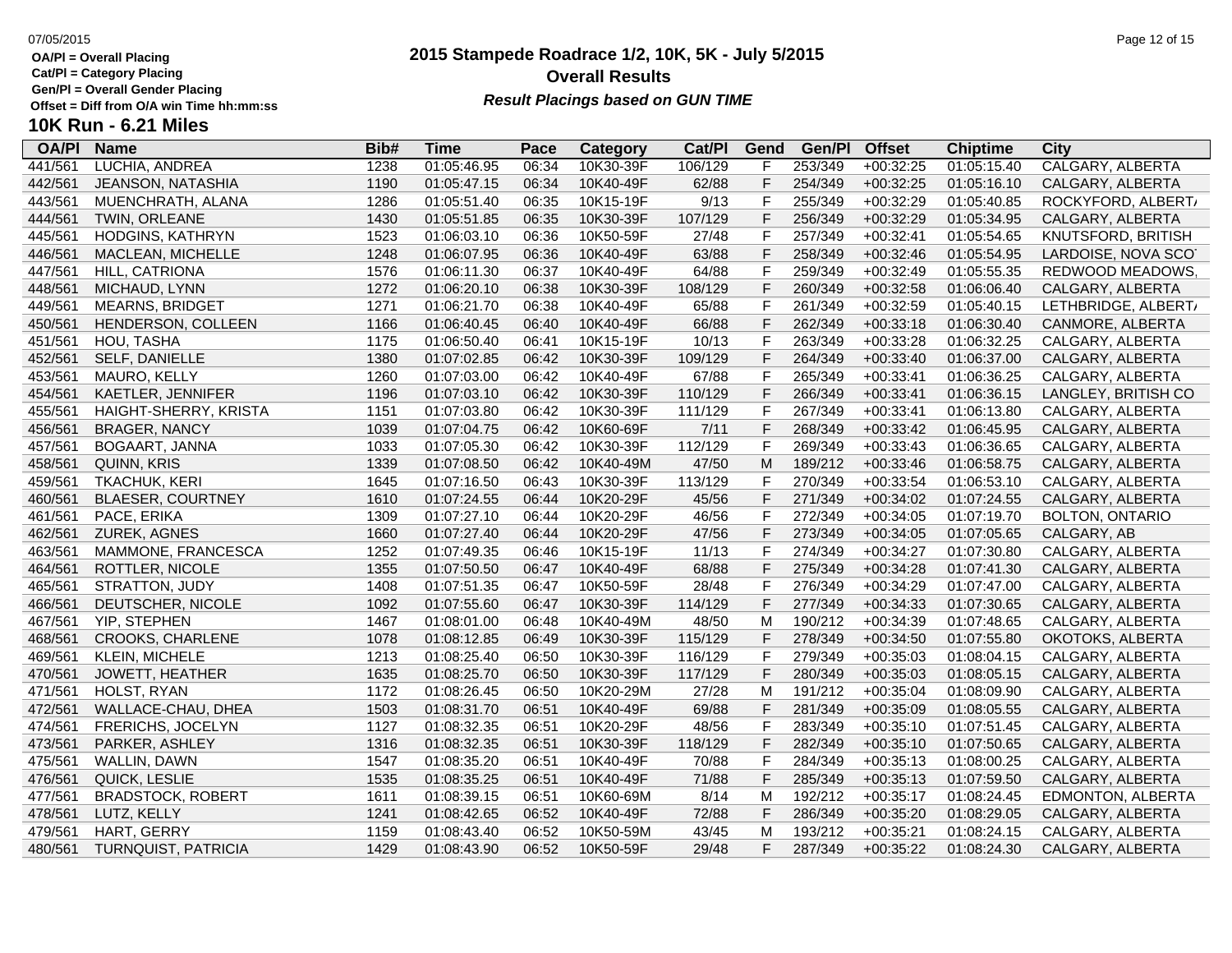**Cat/Pl = Category Placing**

**Gen/Pl = Overall Gender Placing**

### **2015 Stampede Roadrace 1/2, 10K, 5K - July 5/2015** 07/05/2015 Page 13 of 15 **Overall Results Result Placings based on GUN TIME**

| <b>OA/PI</b> | <b>Name</b>              | Bib# | Time        | Pace  | Category  | Cat/PI  | Gend | Gen/P   | <b>Offset</b> | <b>Chiptime</b> | City                |
|--------------|--------------------------|------|-------------|-------|-----------|---------|------|---------|---------------|-----------------|---------------------|
| 481/561      | MUENCHRATH, MARINA       | 1287 | 01:08:50.65 | 06:53 | 10K20-29F | 49/56   |      | 288/349 | $+00:35:28$   | 01:08:40.40     | CALGARY, ALBERTA    |
| 482/561      | MISFELDT, MADDY          | 1275 | 01:08:59.35 | 06:53 | 10K15-19F | 12/13   | F    | 289/349 | $+00:35:37$   | 01:08:36.40     | CALGARY, ALBERTA    |
| 483/561      | HUSACK, JACKIE           | 1180 | 01:09:08.35 | 06:54 | 10K40-49F | 73/88   | F    | 290/349 | $+00:35:46$   | 01:09:04.80     | AIRDRIE, ALBERTA    |
| 484/561      | TOUW, MARLA              | 1502 | 01:09:14.20 | 06:55 | 10K40-49F | 74/88   | F    | 291/349 | $+00:35:52$   | 01:08:48.65     | CALGARY, ALBERTA    |
| 485/561      | JOACHIM, NATASHA         | 1191 | 01:09:16.75 | 06:55 | 10K30-39F | 119/129 | F    | 292/349 | $+00:35:54$   | 01:08:32.80     | CALGARY, ALBERTA    |
| 486/561      | STEVENSON, ROGER         | 1405 | 01:09:28.80 | 06:56 | 10K40-49M | 49/50   | M    | 194/212 | $+00:36:06$   | 01:09:00.45     | AIRDRIE, ALBERTA    |
| 487/561      | MAMMONE, TONY            | 1254 | 01:09:40.15 | 06:58 | 10K50-59M | 44/45   | м    | 195/212 | $+00:36:18$   | 01:09:21.35     | CALGARY, ALBERTA    |
| 488/561      | FORTIER, ABBY            | 1516 | 01:09:41.85 | 06:58 | 10K20-29F | 50/56   | F    | 293/349 | $+00:36:19$   | 01:08:59.45     | CALGARY, ALBERTA    |
| 489/561      | COLLIN, JOCELYNE         | 1066 | 01:09:42.80 | 06:58 | 10K50-59F | 30/48   | F    | 294/349 | $+00:36:20$   | 01:09:04.75     | CALGARY, ALBERTA    |
| 490/561      | DEBERT, CHANTEL          | 1085 | 01:09:46.90 | 06:58 | 10K30-39F | 120/129 | F    | 295/349 | $+00:36:25$   | 01:08:57.55     | CALGARY, ALBERTA    |
| 491/561      | LABELLA, CHRISTINE       | 1221 | 01:09:47.20 | 06:58 | 10K30-39F | 121/129 | F    | 296/349 | $+00:36:25$   | 01:08:57.80     | CALGARY, ALBERTA    |
| 492/561      | <b>BRIAN, DELAYNE</b>    | 1041 | 01:09:52.95 | 06:59 | 10K20-29F | 51/56   | F    | 297/349 | $+00:36:31$   | 01:09:24.60     | CALGARY, ALBERTA    |
| 493/561      | HUFF, GORDON             | 1177 | 01:10:22.05 | 07:02 | 10K60-69M | 9/14    | M    | 196/212 | $+00:37:00$   | 01:09:46.30     | RED DEER, ALBERTA   |
| 494/561      | PACKHAM, JOANNE          | 1310 | 01:10:22.10 | 07:02 | 10K50-59F | 31/48   | F    | 298/349 | $+00:37:00$   | 01:09:46.15     | RED DEER, ALBERTA   |
| 495/561      | DEANS, LYNETTE           | 1554 | 01:10:36.05 | 07:03 | 10K40-49F | 75/88   | F    | 299/349 | $+00:37:14$   | 01:10:16.75     | CALGARY, ALBERTA    |
| 496/561      | LEIPNITZ, ANTJE          | 1230 | 01:10:53.00 | 07:05 | 10K20-29F | 52/56   | F    | 300/349 | $+00:37:31$   | 01:10:41.85     | CANMORE, ALBERTA    |
| 497/561      | HOWLAND, MURRAY          | 1524 | 01:10:53.55 | 07:05 | 10K60-69M | 10/14   | M    | 197/212 | $+00:37:31$   | 01:10:08.30     | CALGARY, ALBERTA    |
| 498/561      | KEITH, DOREEN            | 1201 | 01:11:10.45 | 07:07 | 10K70+F   | 1/2     | F    | 301/349 | $+00:37:48$   | 01:10:49.65     | CALGARY, ALBERTA    |
| 499/561      | HENRY, CHANDRA           | 1522 | 01:11:16.55 | 07:07 | 10K30-39F | 122/129 | F    | 302/349 | $+00:37:54$   | 01:11:09.20     | CALGARY, ALBERTA    |
| 500/561      | <b>BARQUEST, DAVE</b>    | 1019 | 01:11:17.50 | 07:07 | 10K40-49M | 50/50   | M    | 198/212 | $+00:37:55$   | 01:10:45.90     | CALGARY, ALBERTA    |
| 501/561      | DUNN, SOLANGE            | 1556 | 01:11:29.40 | 07:08 | 10K40-49F | 76/88   | F    | 303/349 | $+00:38:07$   | 01:11:09.85     | CALGARY, ALBERTA    |
| 502/561      | HUTCHINSON, JANET        | 1525 | 01:11:33.35 | 07:09 | 10K50-59F | 32/48   | F    | 304/349 | $+00:38:11$   | 01:10:57.50     | CALGARY, ALBERTA    |
| 503/561      | WHITE, MARYMADELINE      | 1455 | 01:11:33.75 | 07:09 | 10K70+F   | 2/2     | F    | 305/349 | $+00:38:11$   | 01:11:27.75     | CALGARY, ALBERTA    |
| 504/561      | DONAHUE, STEPHEN         | 1094 | 01:11:44.00 | 07:10 | 10K60-69M | 11/14   | M    | 199/212 | $+00:38:22$   | 01:11:07.25     | CALGARY, ALBERTA    |
| 505/561      | KUHL, GREG               | 1218 | 01:11:48.15 | 07:10 | 10K60-69M | 12/14   | M    | 200/212 | $+00:38:26$   | 01:11:43.00     | CALGARY, ALBERTA    |
| 506/561      | ONEKPE, AFURE            | 1653 | 01:12:01.35 | 07:12 | 10K30-39F | 123/129 | F    | 306/349 | $+00:38:39$   | 01:11:55.75     | CALGARY, ALBERTA    |
| 507/561      | DESJARDINS, KIM          | 1091 | 01:12:14.75 | 07:13 | 10K40-49F | 77/88   | F    | 307/349 | $+00:38:52$   | 01:11:33.00     | RED DEER, ALBERTA   |
| 508/561      | OYSTRECK, TERESA         | 1308 | 01:12:17.25 | 07:13 | 10K40-49F | 78/88   | F    | 308/349 | $+00:38:55$   | 01:11:22.80     | CALGARY, ALBERTA    |
| 509/561      | O CONNELL, MIKE          | 1302 | 01:12:19.45 | 07:13 | 10K30-39M | 57/60   | M    | 201/212 | $+00:38:57$   | 01:11:50.90     | CALGARY, ALBERTA    |
| 510/561      | LAU, CAM                 | 1225 | 01:13:27.30 | 07:20 | 10K40-49F | 79/88   | F    | 309/349 | $+00:40:05$   | 01:12:57.75     | CALGARY, ALBERTA    |
| 511/561      | RAMPERSAUD, BERTRAM      | 1562 | 01:13:29.35 | 07:20 | 10K15-19M | 6/8     | M    | 202/212 | $+00:40:07$   | 01:12:55.85     | CALGARY, ALBERTA    |
| 512/561      | SEMENIUK, CAROLYN        | 1381 | 01:13:30.10 | 07:21 | 10K20-29F | 53/56   | F    | 310/349 | $+00:40:08$   | 01:12:52.20     | KELOWNA, BRITISH CC |
| 513/561      | SEMENIUK, GARY           | 1382 | 01:13:30.15 | 07:21 | 10K50-59M | 45/45   | M    | 203/212 | $+00:40:08$   | 01:12:52.00     | CALGARY, ALBERTA    |
| 514/561      | HENDERSON, CANDACE       | 1165 | 01:13:33.85 | 07:21 | 10K30-39F | 124/129 | F    | 311/349 | $+00:40:11$   | 01:13:03.70     | AIRDRIE, ALBERTA    |
| 515/561      | RICHARDS, YOLANDA        | 1350 | 01:13:38.15 | 07:21 | 10K50-59F | 33/48   | F    | 312/349 | $+00:40:16$   | 01:13:13.50     | CALGARY, ALBERTA    |
| 516/561      | MACEACHERN, MEAGHEN      | 1244 | 01:14:00.25 | 07:24 | 10K30-39F | 125/129 |      | 313/349 | $+00:40:38$   | 01:13:34.80     | CALGARY, ALBERTA    |
| 517/561      | <b>JOLLIMORE, MORGAN</b> | 1194 | 01:14:01.70 | 07:24 | 10K20-29F | 54/56   | F    | 314/349 | $+00:40:39$   | 01:13:52.55     | COCHRANE, ALBERTA   |
| 518/561      | HARDING, ALISSA          | 1156 | 01:14:11.30 | 07:25 | 10K20-29F | 55/56   | F    | 315/349 | $+00:40:49$   | 01:13:14.25     | CALGARY, ALBERTA    |
| 519/561      | MACPHERSON, JAYE         | 1250 | 01:14:17.40 | 07:25 | 10K50-59F | 34/48   | F    | 316/349 | $+00:40:55$   | 01:13:40.35     | OCALA, FLORIDA      |
| 520/561      | LAUZON, KATHY            | 1226 | 01:14:40.75 | 07:28 | 10K40-49F | 80/88   | F    | 317/349 | $+00:41:18$   | 01:14:09.10     | CALGARY, ALBERTA    |
|              |                          |      |             |       |           |         |      |         |               |                 |                     |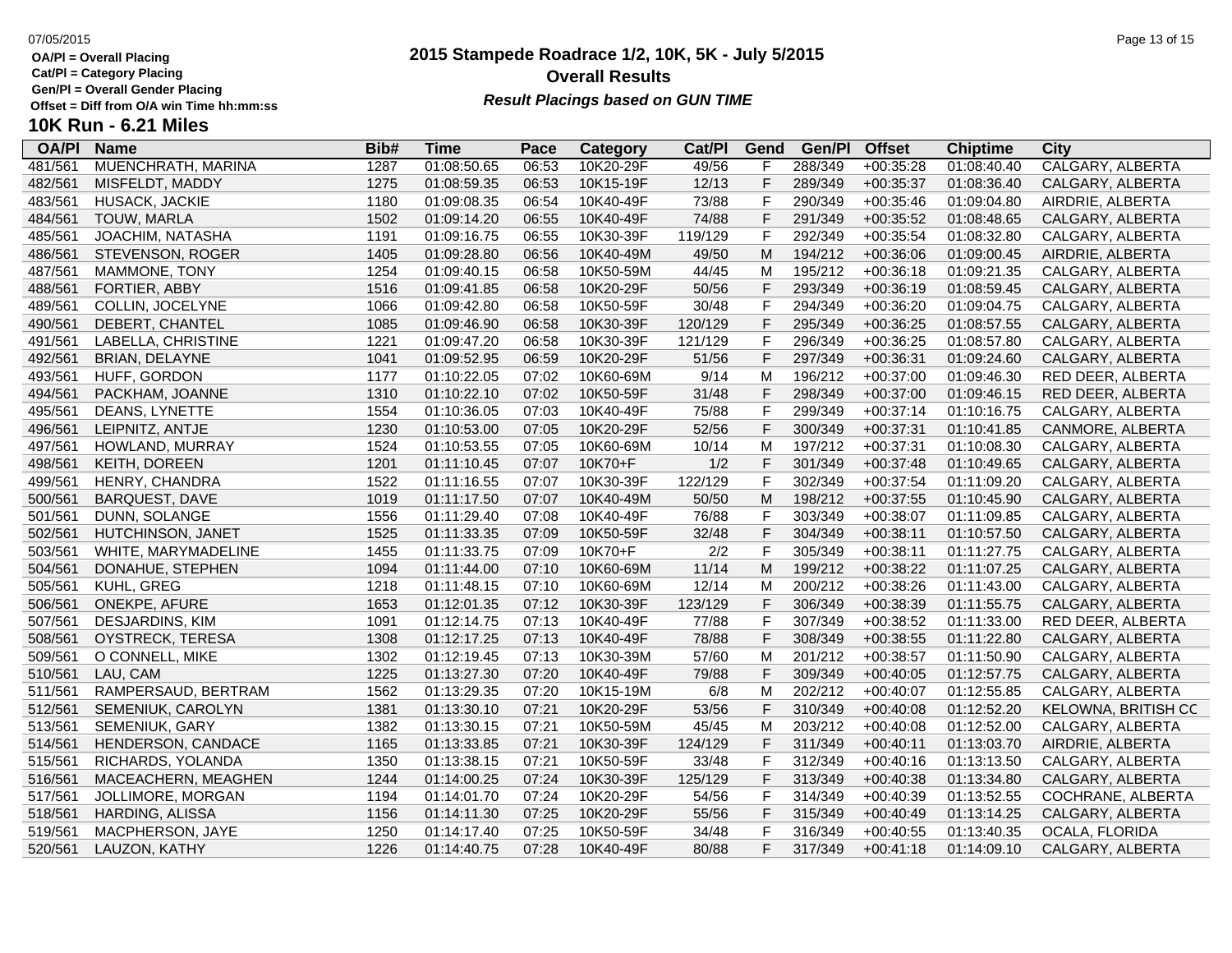**Cat/Pl = Category Placing**

**Gen/Pl = Overall Gender Placing**

## **10K Run - 6.21 Miles**

| <b>OA/PI</b> | <b>Name</b>             | Bib# | <b>Time</b> | Pace  | Category  | Cat/Pl  | Gend         | Gen/Pl  | <b>Offset</b> | <b>Chiptime</b> | <b>City</b>               |
|--------------|-------------------------|------|-------------|-------|-----------|---------|--------------|---------|---------------|-----------------|---------------------------|
| 521/561      | WONG, KAREN             | 1461 | 01:14:43.65 | 07:28 | 10K40-49F | 81/88   | F            | 318/349 | $+00:41:21$   | 01:14:25.90     | CALGARY, ALBERTA          |
| 522/561      | SCHMIDT, JANICE         | 1373 | 01:14:48.65 | 07:28 | 10K50-59F | 35/48   | F            | 319/349 | $+00:41:26$   | 01:14:15.25     | CALGARY, ALBERTA          |
| 523/561      | STAMMER, INGRID         | 1403 | 01:15:00.65 | 07:30 | 10K60-69F | 8/11    | $\mathsf F$  | 320/349 | $+00:41:38$   | 01:14:53.90     | CALGARY, ALBERTA          |
| 524/561      | MCCOLLUM, DENNIS        | 1261 | 01:15:03.75 | 07:30 | 10K20-29M | 28/28   | M            | 204/212 | $+00:41:41$   | 01:14:34.70     | CALGARY, ALBERTA          |
| 525/561      | WALL, CATHY             | 1442 | 01:15:23.95 | 07:32 | 10K50-59F | 36/48   | F            | 321/349 | $+00:42:02$   | 01:15:04.90     | CALGARY, ALBERTA          |
| 526/561      | ANON, YMOUS             | 1510 | 01:15:24.85 | 07:32 | 10K30-39M | 58/60   | M            | 205/212 | $+00:42:02$   | 01:15:05.20     | CALGARY, ALBERTA          |
| 527/561      | ANON, YMOUS             | 1530 | 01:15:26.30 | 07:32 | 10K30-39F | 126/129 | F            | 322/349 | $+00:42:04$   | 01:15:07.45     | CALGARY, ALBERTA          |
| 528/561      | SALBERG, CHRISTINE      | 1360 | 01:15:56.40 | 07:35 | 10K50-59F | 37/48   | F            | 323/349 | $+00:42:34$   | 01:15:38.15     | CALGARY, ALBERTA          |
| 529/561      | RICHTER, JEANNETTE      | 1351 | 01:15:57.95 | 07:35 | 10K60-69F | 9/11    | $\mathsf F$  | 324/349 | $+00:42:36$   | 01:15:16.40     | BEISEKER, ALBERTA         |
| 530/561      | CLEVERLEY, MICHELLE     | 1064 | 01:16:08.00 | 07:36 | 10K40-49F | 82/88   | F            | 325/349 | $+00:42:46$   | 01:15:34.50     | AIRDRIE, ALBERTA          |
| 531/561      | <b>BLACK, LESLEY</b>    | 1508 | 01:16:13.45 | 07:37 | 10K30-39F | 127/129 | F            | 326/349 | $+00:42:51$   | 01:15:34.50     | SIKSIKA, ALBERTA          |
| 532/561      | FORTIER, REID           | 1518 | 01:16:35.00 | 07:39 | 10K15-19M | 7/8     | ${\sf M}$    | 206/212 | $+00:43:13$   | 01:15:53.45     | CALGARY, ALBERTA          |
| 533/561      | FORTIER, LAURA          | 1517 | 01:16:35.45 | 07:39 | 10K50-59F | 38/48   | F            | 327/349 | $+00:43:13$   | 01:15:50.95     | CALGARY, ALBERTA          |
| 534/561      | SIY, MARY               | 1387 | 01:16:44.95 | 07:40 | 10K50-59F | 39/48   | F            | 328/349 | $+00:43:23$   | 01:16:40.65     | CALGARY, ALBERTA          |
| 535/561      | PASTOOR, SHELAGH        | 1318 | 01:17:20.20 | 07:44 | 10K40-49F | 83/88   | $\mathsf{F}$ | 329/349 | $+00:43:58$   | 01:16:38.50     | ROCKYFORD, ALBERT/        |
| 536/561      | IRELAND, GINA           | 1182 | 01:17:48.95 | 07:46 | 10K50-59F | 40/48   | F            | 330/349 | $+00:44:27$   | 01:17:06.80     | CALGARY, ALBERTA          |
| 537/561      | CHUNG, LORRANE          | 1060 | 01:17:59.60 | 07:47 | 10K40-49F | 84/88   | $\mathsf F$  | 331/349 | $+00:44:37$   | 01:17:27.45     | CALGARY, ALBERTA          |
| 538/561      | ABDI, JASON             | 1000 | 01:18:08.40 | 07:48 | 10K30-39M | 59/60   | M            | 207/212 | $+00:44:46$   | 01:17:49.90     | CALGARY, ALBERTA          |
| 539/561      | CRUXTON, DIANE          | 1596 | 01:18:33.85 | 07:51 | 10K50-59F | 41/48   | F            | 332/349 | $+00:45:11$   | 01:17:52.30     | CALGARY, ALBERTA          |
| 540/561      | THORP, LAURA            | 1588 | 01:18:34.30 | 07:51 | 10K40-49F | 85/88   | F            | 333/349 | $+00:45:12$   | 01:17:53.85     | CALGARY, ALBERTA          |
| 541/561      | RUPARCIC, GABRIELLE     | 1357 | 01:18:58.00 | 07:53 | 10K60-69F | 10/11   | F            | 334/349 | $+00:45:36$   | 01:18:21.10     | CALGARY, ALBERTA          |
| 542/561      | LOMMERTS, GRACE         | 1235 | 01:19:18.40 | 07:55 | 10K50-59F | 42/48   | F            | 335/349 | $+00:45:56$   | 01:18:36.55     | OKOTOKS, ALBERTA          |
| 543/561      | ADAMS, FATIN            | 1002 | 01:19:31.15 | 07:57 | 10K50-59F | 43/48   | $\mathsf F$  | 336/349 | $+00:46:09$   | 01:19:03.10     | CALGARY, ALBERTA          |
| 544/561      | SOMMER, SHAWN           | 1398 | 01:19:56.55 | 07:59 | 10K15-19M | 8/8     | ${\sf M}$    | 208/212 | $+00:46:34$   | 01:19:25.70     | CALGARY, ALBERTA          |
| 545/561      | HALL, DARBY             | 1152 | 01:19:56.75 | 07:59 | 10K15-19F | 13/13   | F            | 337/349 | $+00:46:34$   | 01:19:26.65     | <b>BRAGG CREEK, ALBER</b> |
| 546/561      | WHITE, CHRISTA          | 1454 | 01:20:24.40 | 08:02 | 10K30-39F | 128/129 | F            | 338/349 | $+00:47:02$   | 01:16:26.35     | CALGARY, ALBERTA          |
| 547/561      | <b>BENSON, BONNIE</b>   | 1029 | 01:21:02.10 | 08:06 | 10K50-59F | 44/48   | $\mathsf{F}$ | 339/349 | $+00:47:40$   | 01:20:17.85     | CARSTAIRS, ALBERTA        |
| 548/561      | MCDONALD, CHERYL        | 1262 | 01:21:26.25 | 08:08 | 10K50-59F | 45/48   | F            | 340/349 | $+00:48:04$   | 01:20:52.70     | CALGARY, ALBERTA          |
| 549/561      | MAMMONE, KAREN          | 1253 | 01:22:22.35 | 08:14 | 10K50-59F | 46/48   | $\mathsf F$  | 341/349 | $+00:49:00$   | 01:21:44.60     | CALGARY, ALBERTA          |
| 550/561      | ATTWELL, SHAUNA         | 1012 | 01:22:56.50 | 08:17 | 10K40-49F | 86/88   | F            | 342/349 | $+00:49:34$   | 01:22:22.45     | <b>BRISCO, BRITISH CO</b> |
| 551/561      | <b>GRIFFITHS, ERIKA</b> | 1665 | 01:24:17.25 | 08:25 | 10K30-39F | 129/129 | F            | 343/349 | $+00:50:55$   | 01:23:28.00     | CALGARY, AB               |
| 552/561      | SUKILOVIC, ROSEMARY     | 1410 | 01:27:09.45 | 08:42 | 10K50-59F | 47/48   | F            | 344/349 | $+00:53:47$   | 01:26:30.05     | CALGARY, ALBERTA          |
| 553/561      | QUIGG, MICHELLE         | 1338 | 01:30:55.75 | 09:05 | 10K60-69F | 11/11   | $\mathsf{F}$ | 345/349 | $+00:57:33$   | 01:30:10.50     | RED DEER, ALBERTA         |
| 554/561      | SOUMAH, AYOUM           | 1399 | 01:31:52.40 | 09:11 | 10K30-39M | 60/60   | ${\sf M}$    | 209/212 | $+00:58:30$   | 01:31:28.45     | CALGARY, ALBERTA          |
| 555/561      | QUIGG, BRIAN            | 1336 | 01:32:10.55 | 09:13 | 10K60-69M | 13/14   | м            | 210/212 | $+00:58:48$   | 01:31:25.80     | RED DEER, ALBERTA         |
| 556/561      | HAGEL, FRANCES          | 1574 | 01:32:38.15 | 09:15 | 10K40-49F | 87/88   | F            | 346/349 | $+00:59:16$   | 01:31:52.80     | BEISEKER, ALBERTA         |
| 557/561      | HAGSTROM, MICHELLE      | 1489 | 01:32:38.30 | 09:15 | 10K40-49F | 88/88   | F            | 347/349 | $+00:59:16$   | 01:31:51.90     | CHESTERMERE, ALBEI        |
| 558/561      | TARNASKY, HAYLEY        | 1415 | 01:32:48.20 | 09:16 | 10K20-29F | 56/56   | F            | 348/349 | $+00:59:26$   | 01:31:59.85     | CAROLINE, ALBERTA         |
| 559/561      | SPREADBURY, DAVE        | 1401 | 01:36:02.55 | 09:36 | 10K60-69M | 14/14   | M            | 211/212 | $+01:02:40$   | 01:35:39.70     | CALGARY, ALBERTA          |
| 560/561      | SPREADBURY, LARRY       | 1402 | 01:36:03.15 | 09:36 | 10K70+M   | 2/2     | M            | 212/212 | $+01:02:41$   | 01:35:41.10     | CALGARY, ALBERTA          |

## **2015 Stampede Roadrace 1/2, 10K, 5K - July 5/2015 Overall Results**

**Result Placings based on GUN TIME**